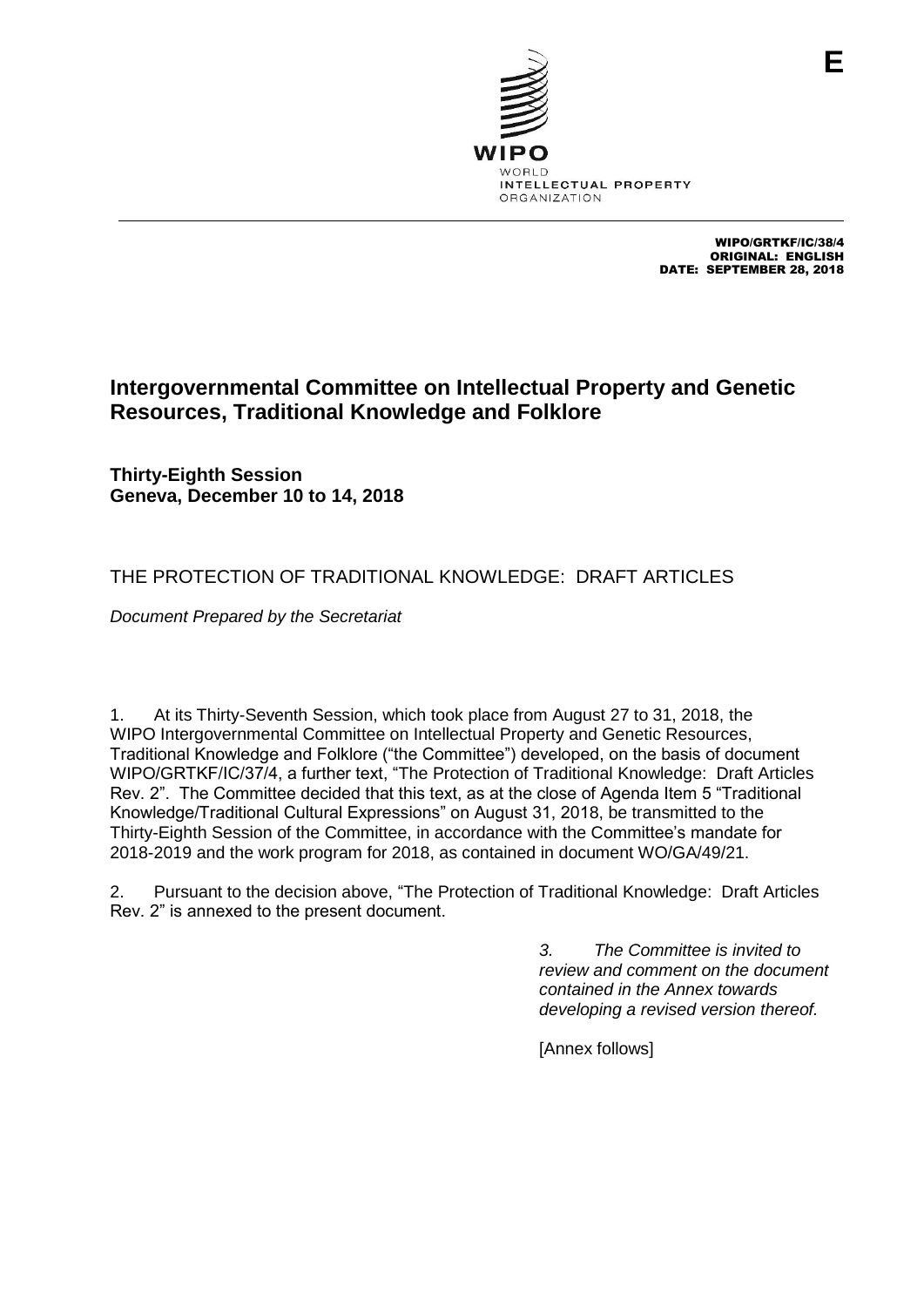# **The Protection of Traditional Knowledge: Draft Articles**

**Rev. 2 (August 31, 2018)**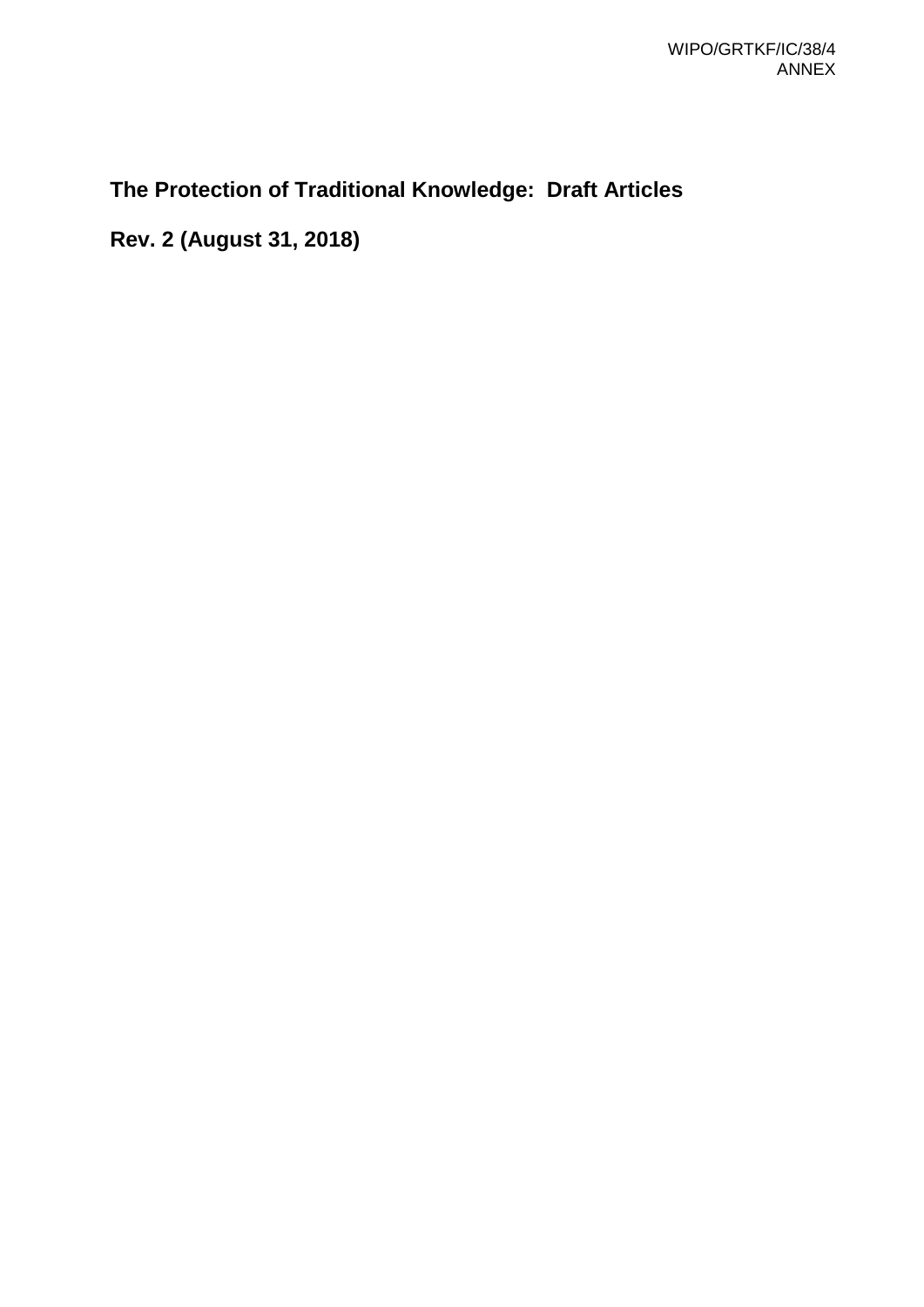#### PREAMBLE/INTRODUCTION

1. ACKNOWLEDGING the **UN Declaration on the Rights of Indigenous Peoples,** and the aspirations of indigenous [peoples] and local communities [therein];

2. [[Recognizing that indigenous [peoples] and local communities have the right] Recognizing the rights of indigenous [peoples] and the interests of local communities] to maintain, control, protect and develop their intellectual property over their cultural heritage, including their traditional knowledge;]

3. Recognizing that the situation of the indigenous [peoples] and local communities varies from region to region and from country to country and that the significance of national and regional particularities and various historical and cultural backgrounds should be taken into consideration;

4. Recognizing that the traditional knowledge of indigenous [peoples] and local communities have [intrinsic] value, including social, cultural, spiritual, economic, scientific, intellectual, commercial and educational values;

5. Acknowledging that traditional knowledge systems are frameworks of ongoing innovation and distinctive intellectual and creative life that are [intrinsically] important for indigenous [peoples] and local communities;

6. Respecting the continuing customary use, development, exchange and transmission of traditional knowledge by, within and between communities;

7. Promoting respect for traditional knowledge systems, for the dignity, cultural integrity and spiritual values of the traditional knowledge holders who conserve and maintain those systems.

8. Acknowledging that the protection of traditional knowledge should contribute toward the promotion of creativity and innovation, and to the transfer and dissemination of knowledge to the mutual advantage of holders and users in a manner conducive to social and economic welfare and to a balance of rights and obligations.

9. [Promoting intellectual and artistic freedom, research or other fair practices and cultural exchange [based on mutually agreed terms including fair and equitable sharing of benefits and subject to the free, prior and informed consent and approval and involvement of indigenous [peoples],[ local communities and nations/beneficiaries];]

10. [Ensuring mutual supportiveness with international agreements relating to the protection and safeguarding of traditional knowledge, and those relating to IP;]

11. Recognizing and reaffirming the role the IP system plays in promoting innovation and creativity, transfer and dissemination of knowledge and economic development, to the mutual advantage of stakeholders, providers and users of traditional knowledge;

12. Recognizing the value of a vibrant public domain and the body of knowledge that is available for all to use, [and] which is essential for creativity and innovation [and the need to protect and preserve the public domain];

13. [Recognizing the need for new rules and disciplines concerning the provision of effective and appropriate means for the enforcement of rights relating to traditional knowledge, taking into account differences in national legal systems;]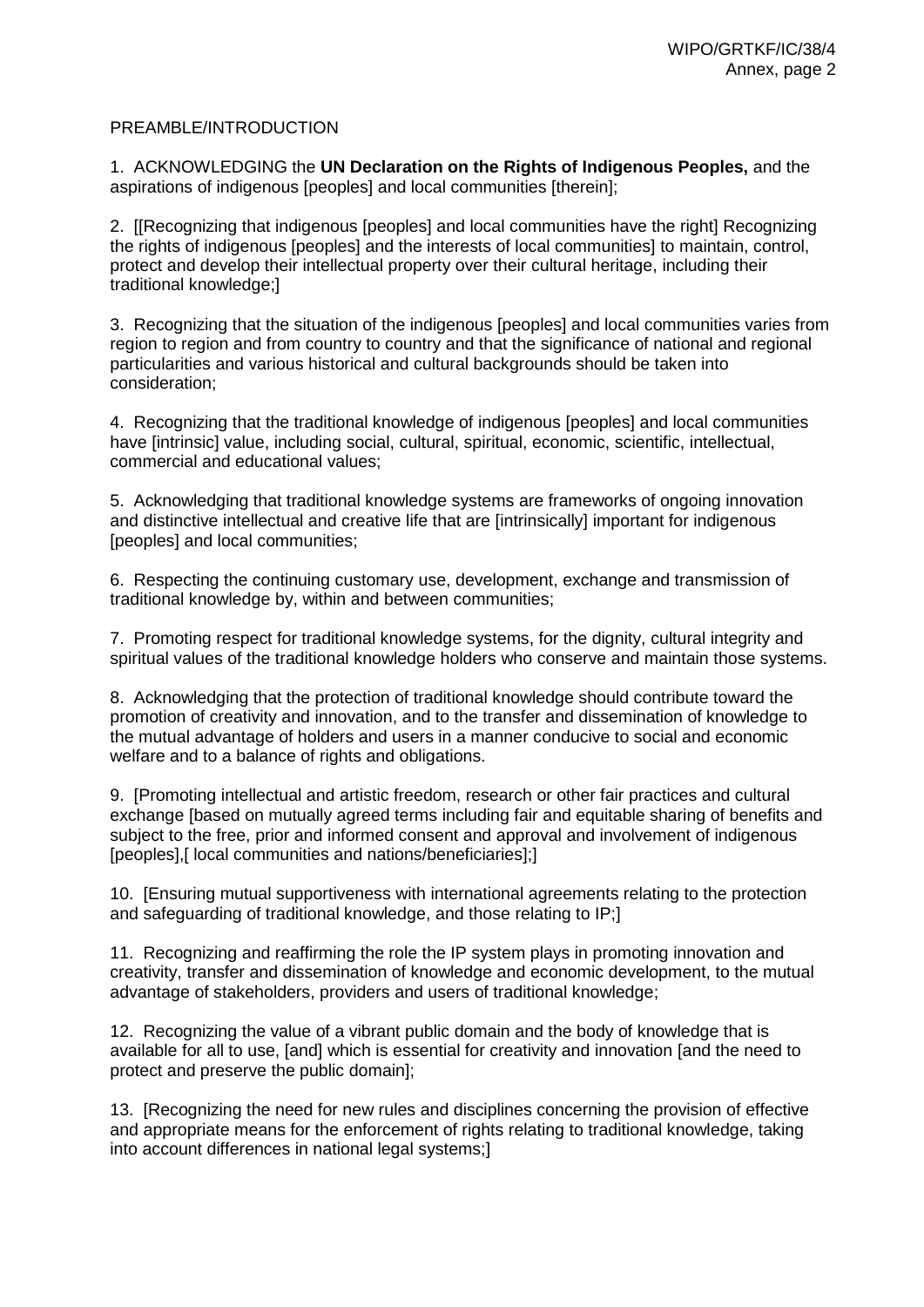14. [Nothing in this instrument may be construed as diminishing or extinguishing the rights that indigenous [peoples] or local communities have now or may acquire in the future.]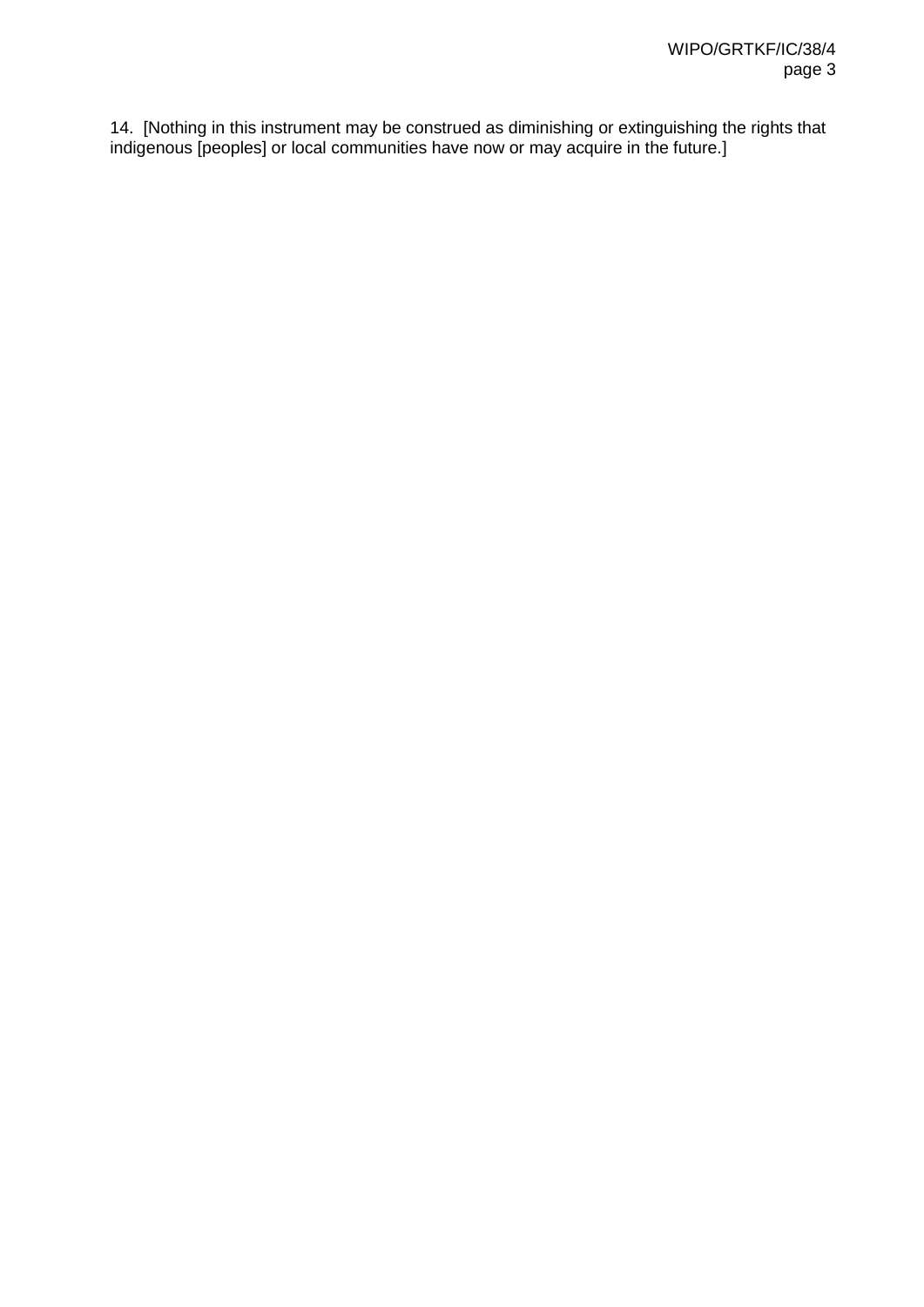### USE OF TERMS

For the purposes of this instrument:

### **[Misappropriation** means

Alt 1

Any access or use of the [subject matter]/[traditional knowledge] without free, prior and informed consent or approval and involvement and, where applicable, without mutual agreed terms, for whatever purpose (commercial, research, academic and technology transfer).

### Alt 2

The use of [protected] traditional knowledge of another where the [subject matter]/[traditional knowledge] has been acquired by the user from the holder through improper means or a breach of confidence and which results in a violation of national law in the provider country, recognizing that acquisition of traditional knowledge through lawful means such as [independent discovery or creation], reading books, receiving from sources outside of intact traditional communities, reverse engineering, and inadvertent disclosure resulting from the holders' failure to take reasonable protection measures is not [misappropriation/misuse/unauthorized use/unfair and inequitable uses.]

### Alt 3

Any access or use of traditional knowledge of the beneficiaries in violation of customary law and established practices governing the access or use of such traditional knowledge.

#### Alt 4

Any access or use of traditional knowledge of the [beneficiaries] indigenous [peoples] or local communities, without their free, prior and informed consent and mutually agreed terms, in violation of customary law and established practices governing the access or use of such traditional knowledge.

**[Misuse** may occur where the traditional knowledge which belongs to a beneficiary is used by the user in a manner that results in a violation of national law or measures endorsed by the legislature in the country where the use is carried out; the nature of the protection or safeguarding of traditional knowledge at the national level may take different forms such new forms of intellectual property protection, protection based on principles of unfair competition or a measures-based approach or a combination thereof.]

**[Protected traditional knowledge** is traditional knowledge that satisfies the criteria for eligibility under Article 1 and the scope and conditions for protection under Article 3.]

### Alt

[**Protected traditional knowledge** is traditional knowledge that is distinctively associated with the cultural heritage of beneficiaries as defined in Article 4, and is created, generated, developed, maintained, and shared collectively, as well as transmitted from generation to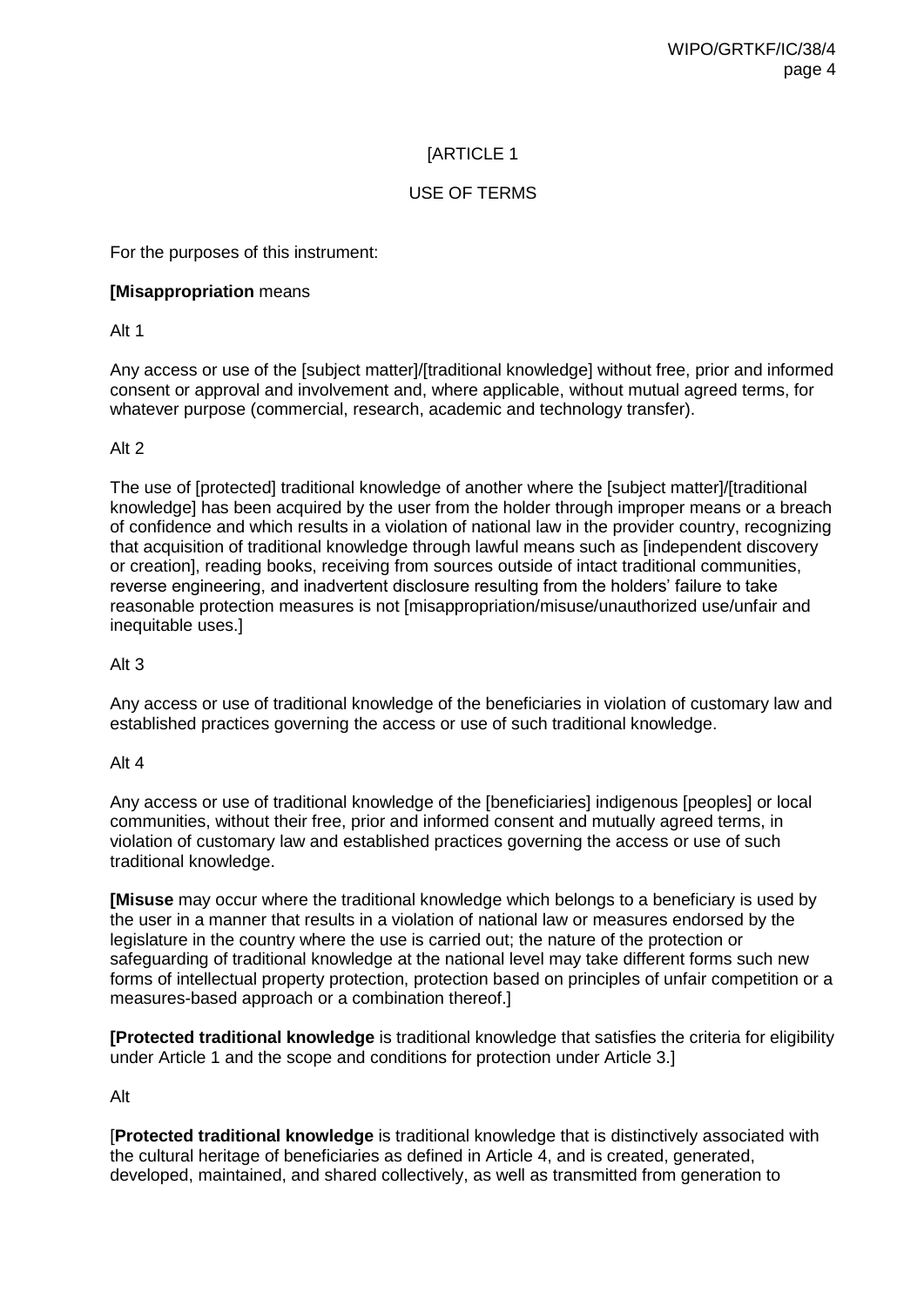generation for a term as has been determined by each Member State, but for not less than 50 years or a period of five generations, and satisfies the scope and conditions for protection under Article 5.]

**[Public domain** refers, for the purposes of this instrument, to intangible materials that, by their nature, are not or may not be protected by established intellectual property rights or related forms of protection by the legislation in the country where the use of such material is carried out. This could, for example, be the case where the subject matter in question does not fill the prerequisite for intellectual property protection at the national level or, as the case may be, where the term of any previous protection has expired.

**[Publicly available** means [subject matter]/[traditional knowledge] that [has lost its distinctive association with any indigenous community and that as such] has become generic or stock knowledge, notwithstanding that its historic origin may be known to the public.]

**Traditional knowledge** for the purposes of this instrument, is knowledge that is created, maintained, and developed by indigenous [peoples], local communities, [other beneficiaries], and that is linked with, or is an integral part of, the national or social identity and/or cultural heritage of indigenous [peoples], local communities; that is transmitted between or from generation to generation, whether consecutively or not; which subsists in codified, oral, or other forms; and which may be dynamic and evolving, and may take the form of know-how, skills, innovations, practices, teachings or learnings.]

### [Alt 1

**Secret traditional knowledge** is traditional knowledge that is held by beneficiaries under [certain measures of] secrecy, in accordance with [customary] [national] law, and under the common understanding that the traditional knowledge is to be used and known only within the [specific group] [specifically defined group].]

#### [Alt 2

**Secret traditional knowledge** is traditional knowledge that is not generally known or readily accessible to the public; has commercial value because it is secret; and has been subject to measures to maintain secrecy of the knowledge.]

#### [Alt 3

**Secret traditional knowledge** is traditional knowledge that is held and regarded as secret by applicable indigenous [peoples] and local communities [beneficiaries] in accordance with their customary laws, protocols, practices under the understanding that the use or application of the traditional knowledge is constrained within a framework of secrecy.]

#### [Alt 4

**Secret traditional knowledge** is traditional knowledge that is not known or accessible to the public and has been subject to measures to maintain its secrecy.]

**[Sacred traditional knowledge** is traditional knowledge that in spite of being secret, narrowly diffused, or widely diffused, constitutes part of the spiritual identity of the beneficiaries.]

**[Narrowly diffused traditional knowledge** is [non-secret] traditional knowledge that is shared by beneficiaries amongst whom measures to keep it secret are not taken, but is not easily accessible to non-group members.]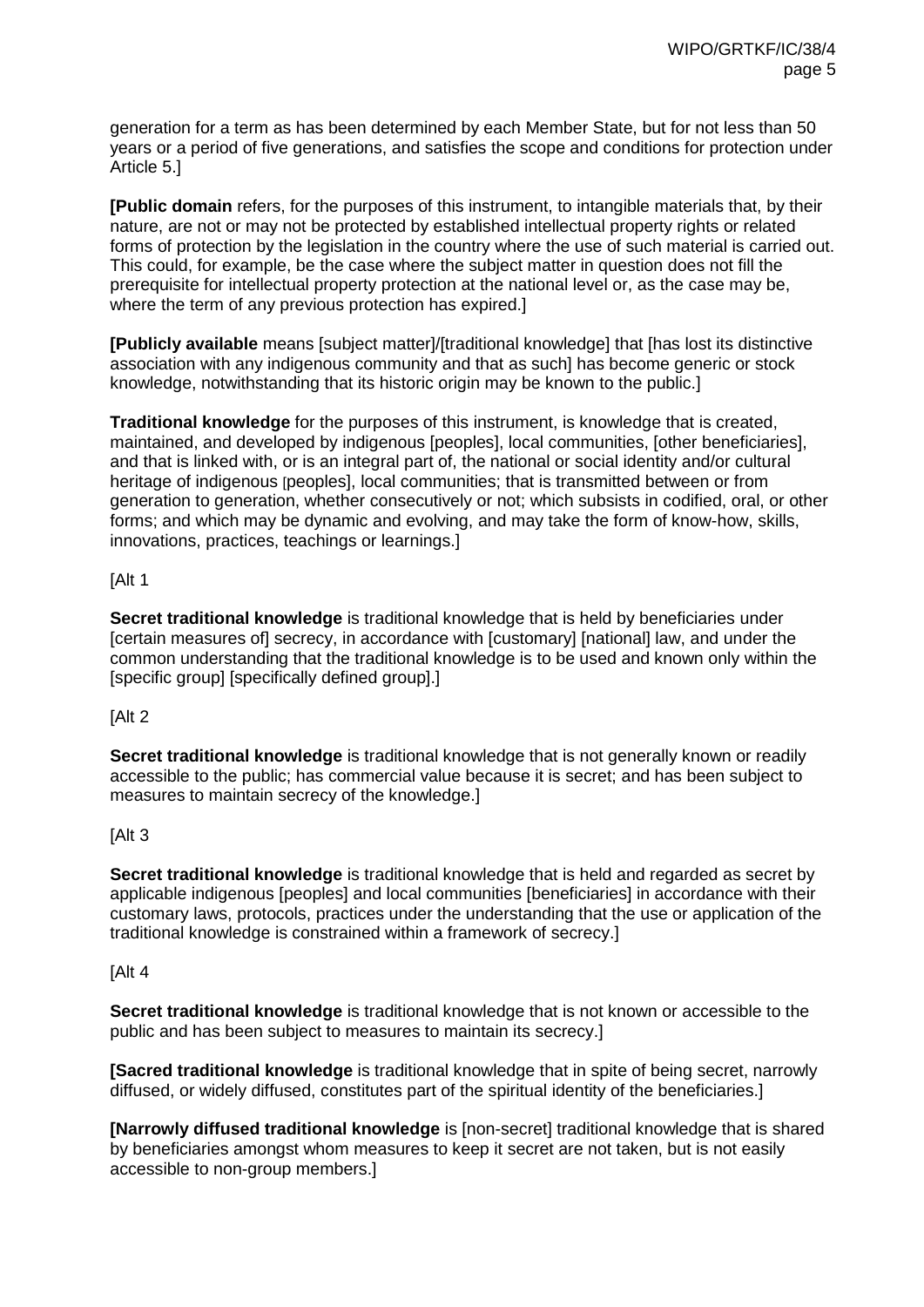**[Widely diffused traditional knowledge** is [non-secret] traditional knowledge which is easily accessible by the public [but is still culturally connected to its beneficiaries' social identity].]

**[Unlawful appropriation** is the use of [protected] traditional knowledge that has been acquired by a user from a [protected] traditional knowledge holder through improper means or a breach of confidence which results in a violation of national law in the [protected] traditional knowledge holder's country. Use of [protected] traditional knowledge that has been acquired by lawful means such as independent discovery or creation, reading publications, reverse engineering, and inadvertent or deliberate disclosure resulting from the [protected] traditional knowledge holders failure to take reasonable protective measures, is not unlawful appropriation.]

**[Unauthorized use** is use of [protected] traditional knowledge without the permission of the right holder.]

### **[["Use"]/["utilization"]** means

(a) where the [protected] traditional knowledge is included in a product [or] where a product has been developed or obtained on the basis of [protected] traditional knowledge:

(i) the manufacturing, importing, offering for sale, selling, stocking or using the product beyond the traditional context; or

(ii) being in possession of the product for the purposes of offering it for sale, selling it or using it beyond the traditional context.

(b) where the [protected] traditional knowledge is included in a process [or] where a process has been developed or obtained on the basis of [protected] traditional knowledge:

(i) making use of the process beyond the traditional context; or

(ii) carrying out the acts referred to under sub-clause (a) with respect to a product that is a direct result of the use of the process;

(c) the use of [protected] traditional knowledge in non-commercial research and development; or

(d) the use of [protected] traditional knowledge in commercial research and development.]]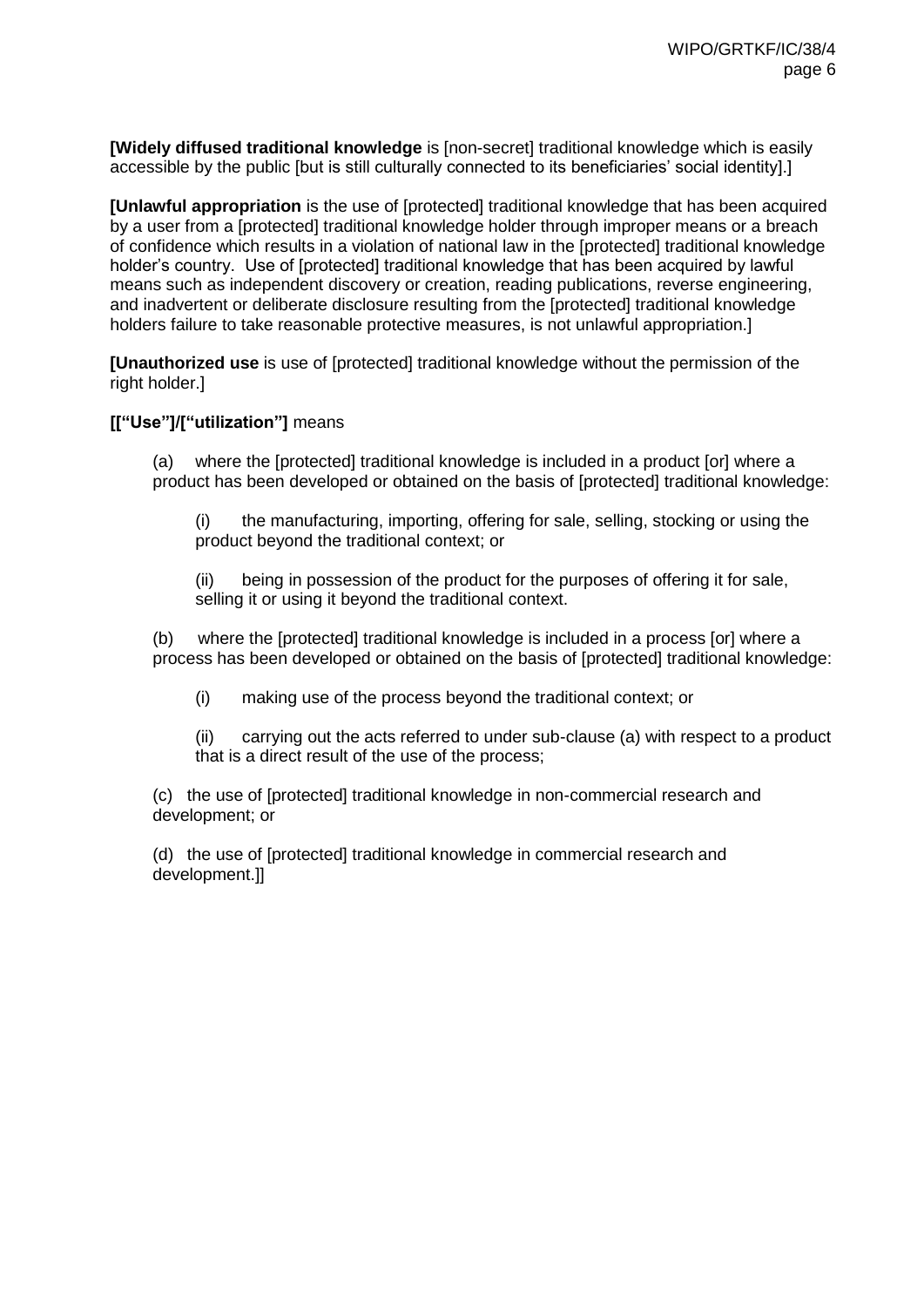### **OBJECTIVES**

### [Alt 1

This instrument [should provide] [aims at protecting traditional knowledge by providing] beneficiaries with the means to:

- a. prevent the [misappropriation], [misuse], and [unauthorized use] of their traditional knowledge;
- b. encourage and protect [tradition-based] creation and innovation, whether or not commercialized;
- c. prevent the erroneous grant [or assertion] of intellectual property rights over traditional knowledge; and
- d. achieve the fair and equitable sharing of benefits arising from the use of their traditional knowledge.]

#### [Alt 2

The objective of this instrument is to [ensure][support] the [appropriate use] [protection] of traditional knowledge within the intellectual property system, in accordance with national law, recognizing the rights of [traditional knowledge holders][beneficiaries].]

#### [Alt 3

The objectives of this instrument are to:

- (a) contribute toward the protection of innovation and to the transfer and dissemination of knowledge, to the mutual advantage of holders and users of [protected] traditional knowledge and in a manner conducive to social and economic welfare and to a balance of rights and obligations;
- (b) recognize the value of a vibrant public domain, the body of knowledge that is available for all to use and which is essential for creativity and innovation, and the need to protect, preserve and enhance the public domain; and
- (c) prevent the erroneous grant of intellectual property rights [over traditional knowledge and traditional knowledge associated with genetic resources][that are directly based on [protected] traditional knowledge obtained by unlawful appropriation].]

#### [Alt 4

This instrument should provide beneficiaries with the means to:

a. prevent the misappropriation, misuse, and unauthorized use of their traditional knowledge;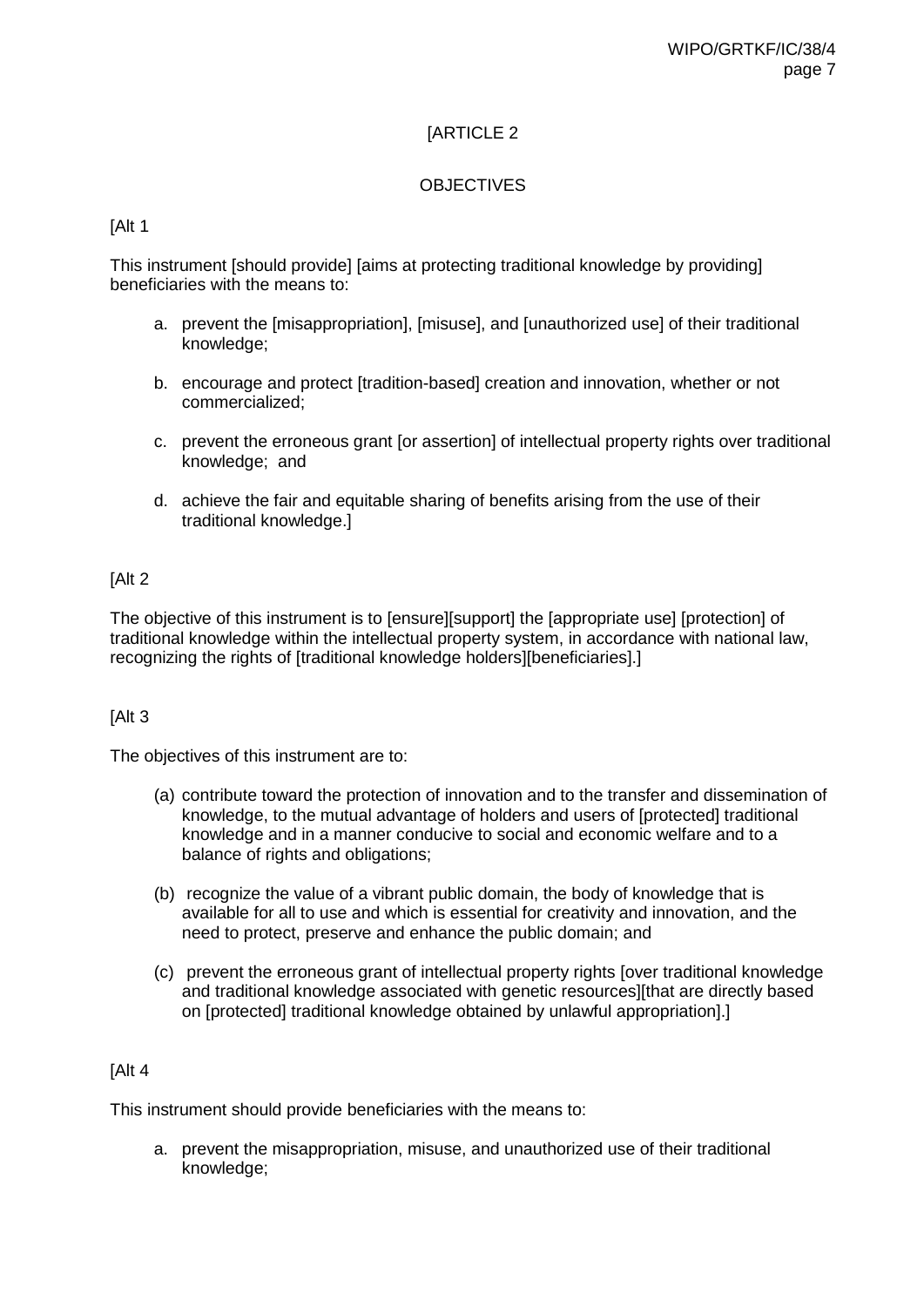- b. encourage and protect creation and innovation, whether or not commercialized, recognizing the value of public domain and the need to protect, preserve and enhance the public domain; and
- c. prevent the erroneous grant [or assertion] of intellectual property rights over traditional knowledge.]]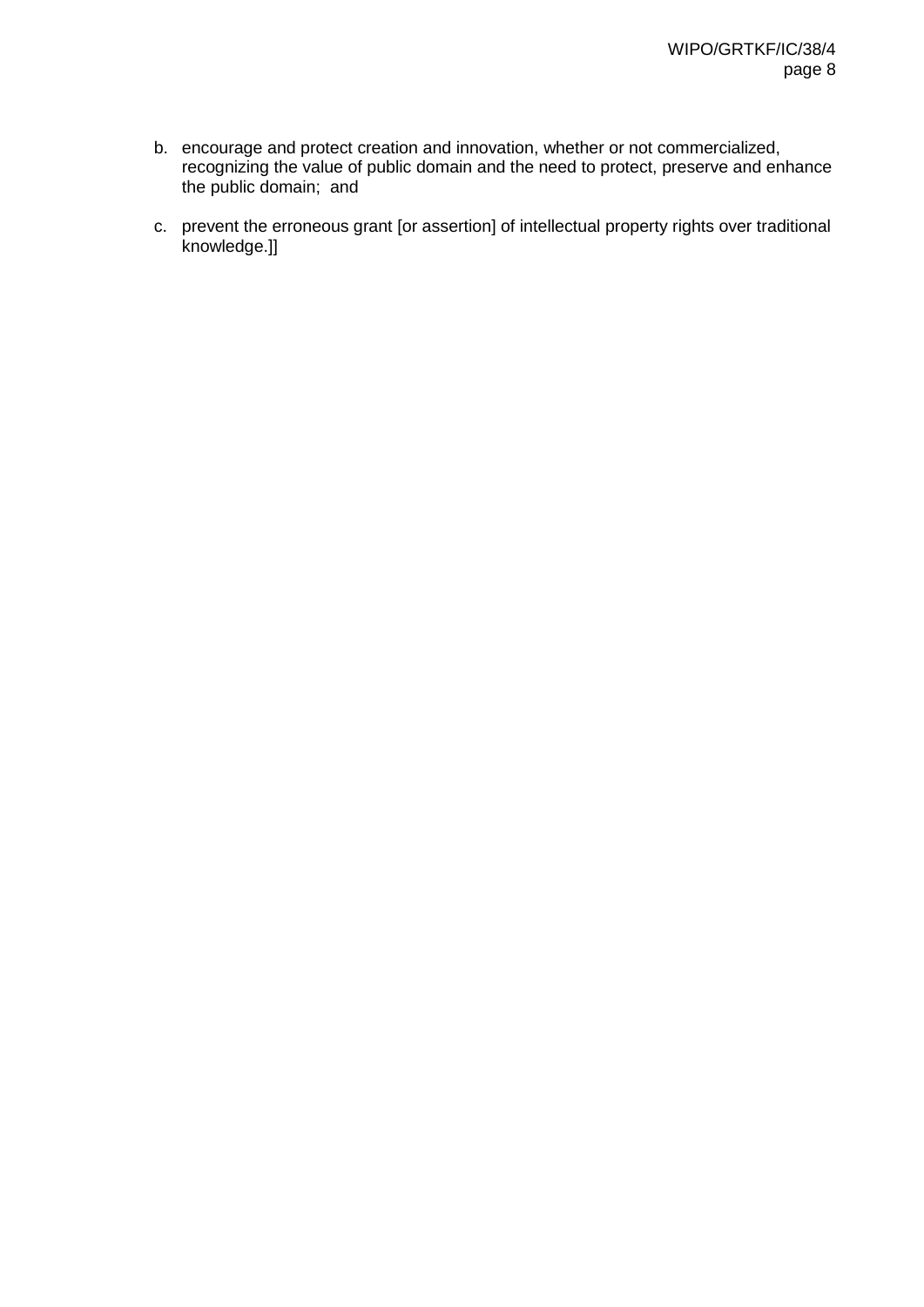### SUBJECT MATTER OF THE INSTRUMENT

### [Alt 1

This instrument applies to traditional knowledge.]

### [Alt 2

This instrument applies to traditional knowledge

(a) that is distinctively associated with the cultural heritage of beneficiaries as defined in Article 4; and

(b) that has been used for a term as has been determined by each Member State, but not less than 50 years.]]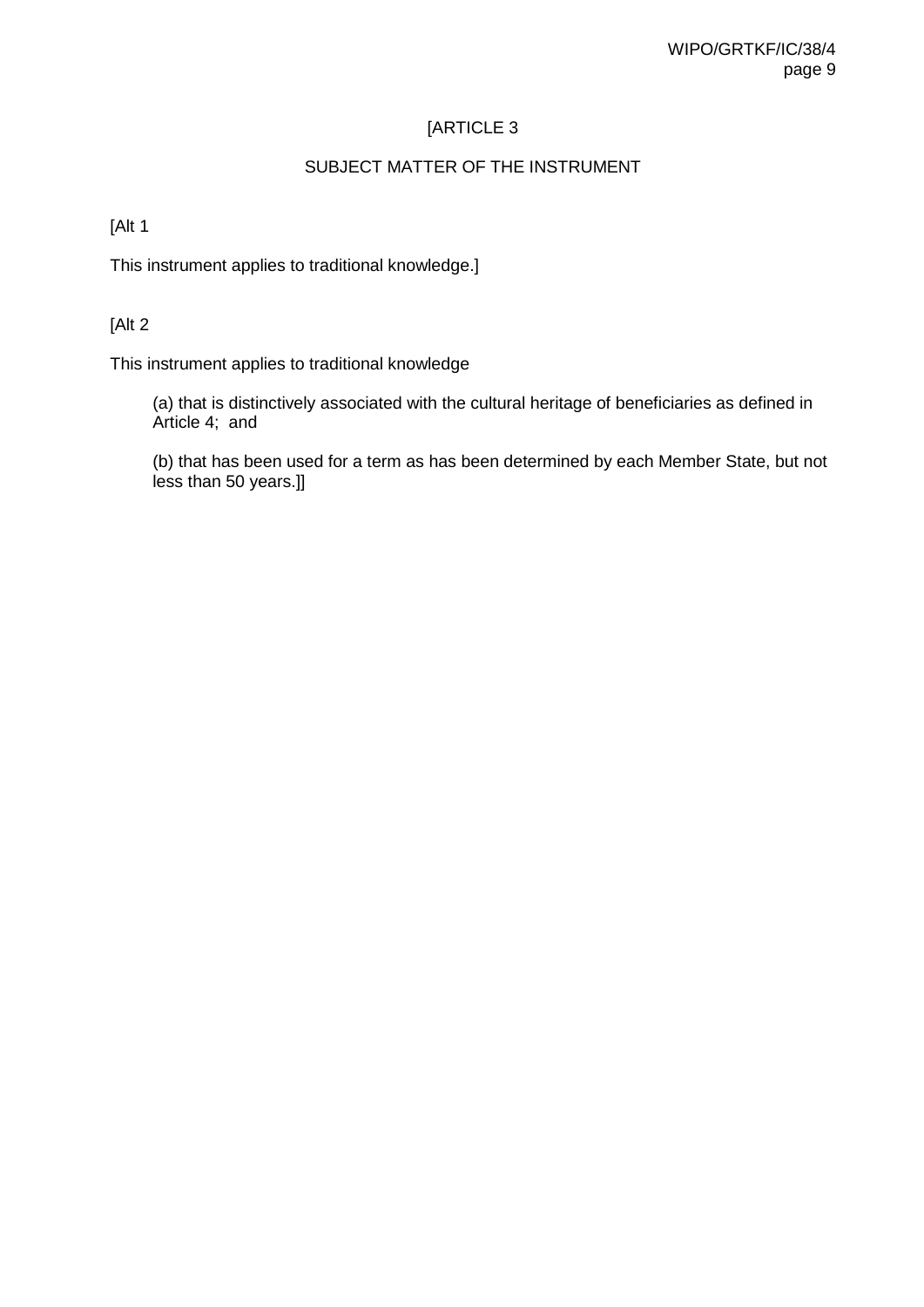### BENEFICIARIES

#### [Alt 1

The beneficiaries of this instrument are indigenous peoples, local communities, and other beneficiaries, $1$  as may be determined under national law.]

[Alt 2

Beneficiaries of [protection under] this instrument are indigenous [peoples] and local communities who hold [protected] traditional knowledge.]

#### [Alt 3

The beneficiaries of this instrument are indigenous [peoples], local communities, and other beneficiaries, [such as states [and/or nations]], as may be determined under national law.]]

<sup>&</sup>lt;sup>1</sup> The term other beneficiaries may include states or nations.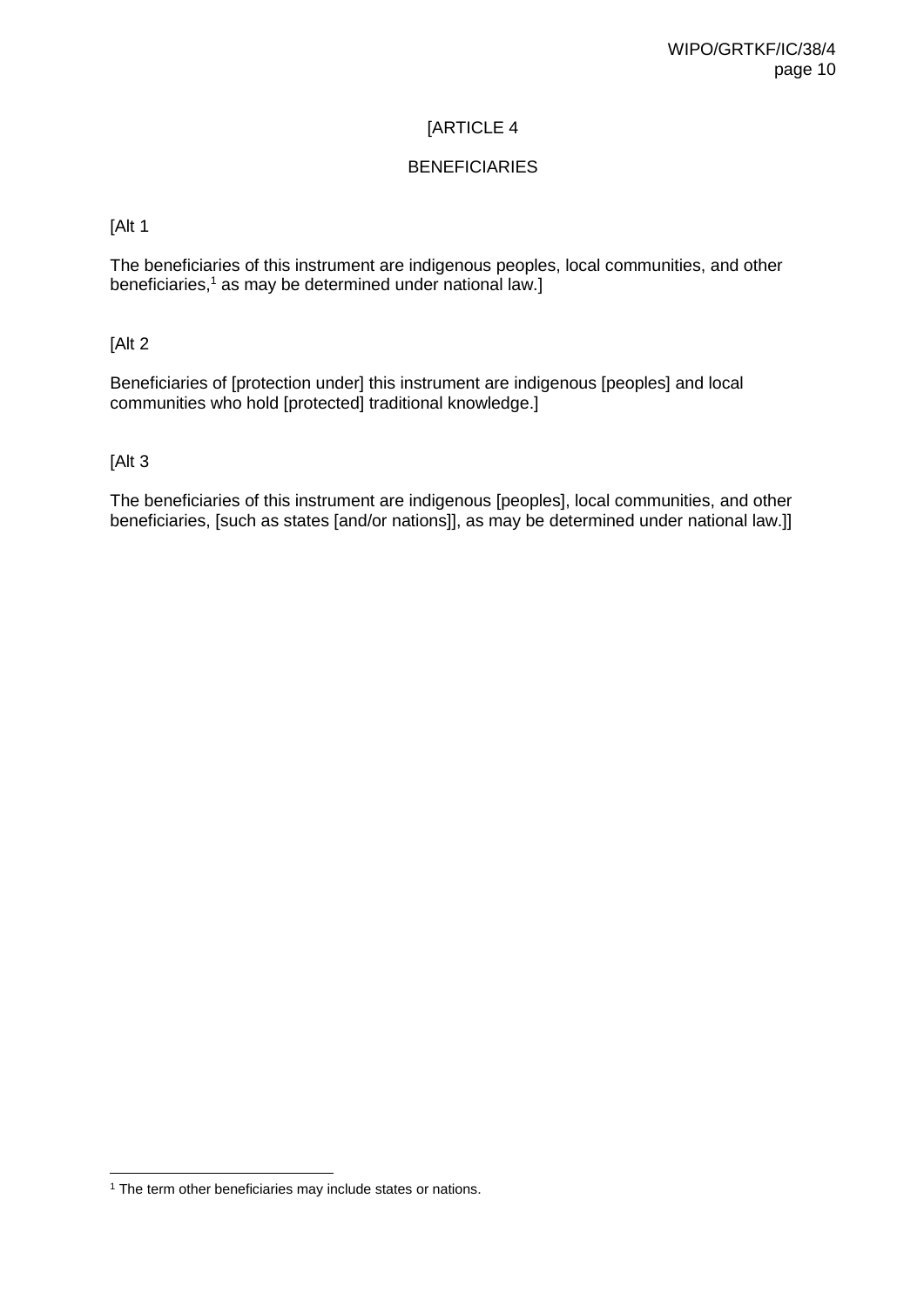### SCOPE OF [AND CONDITIONS OF] PROTECTION

[Alt 1

Member States [should/shall] [safeguard] [protect] the economic and moral [interests] [rights] of the beneficiaries concerning [protected] traditional knowledge as defined in this instrument, as appropriate and in accordance with national law, [taking into consideration exceptions and limitations, as defined in Article 9, and in a manner consistent with Article 14] [in a reasonable and balanced manner.]

#### [Alt 2]

Member States [should/shall] safeguard the economic and moral interests of the beneficiaries concerning traditional knowledge as defined in this instrument, as appropriate and in accordance with national law, in a reasonable and balanced manner, and in a manner consistent with Article 14, in particular:

- (a) Where the traditional knowledge is secret, whether or not it is sacred, Member States [should/shall] take legislative, administrative and/or policy measures, as appropriate, with the aim of ensuring that:
	- i. Beneficiaries have the exclusive and collective right to maintain, control, use, develop, authorize or prevent access to and use/utilization of their traditional knowledge; and receive a fair and equitable share of benefits arising from its use.
	- ii. Beneficiaries have the moral right of attribution and the right to the use of their traditional knowledge in a manner that respects the integrity of such traditional knowledge.
- (b) Where the traditional knowledge is narrowly diffused, whether or not it is sacred, Member States [should/shall] take legislative, administrative and/or policy measures, as appropriate, with the aim of ensuring that:
	- i. Beneficiaries receive a fair and equitable share of benefits arising from its use; and
	- ii. Beneficiaries have the moral right of attribution and the right to the use of their traditional knowledge in a manner that respects the integrity of such traditional knowledge.
- (c) Where the traditional knowledge is not protected under paragraphs (a) or (b), Member States [should/shall] use best endeavors to protect the integrity of traditional knowledge, in consultation with beneficiaries where applicable.]

#### [Alt 3

5.1 Where the [protected] traditional knowledge is secret, whether or not it is sacred, Member States [should/shall] [ensure] [encourage] that: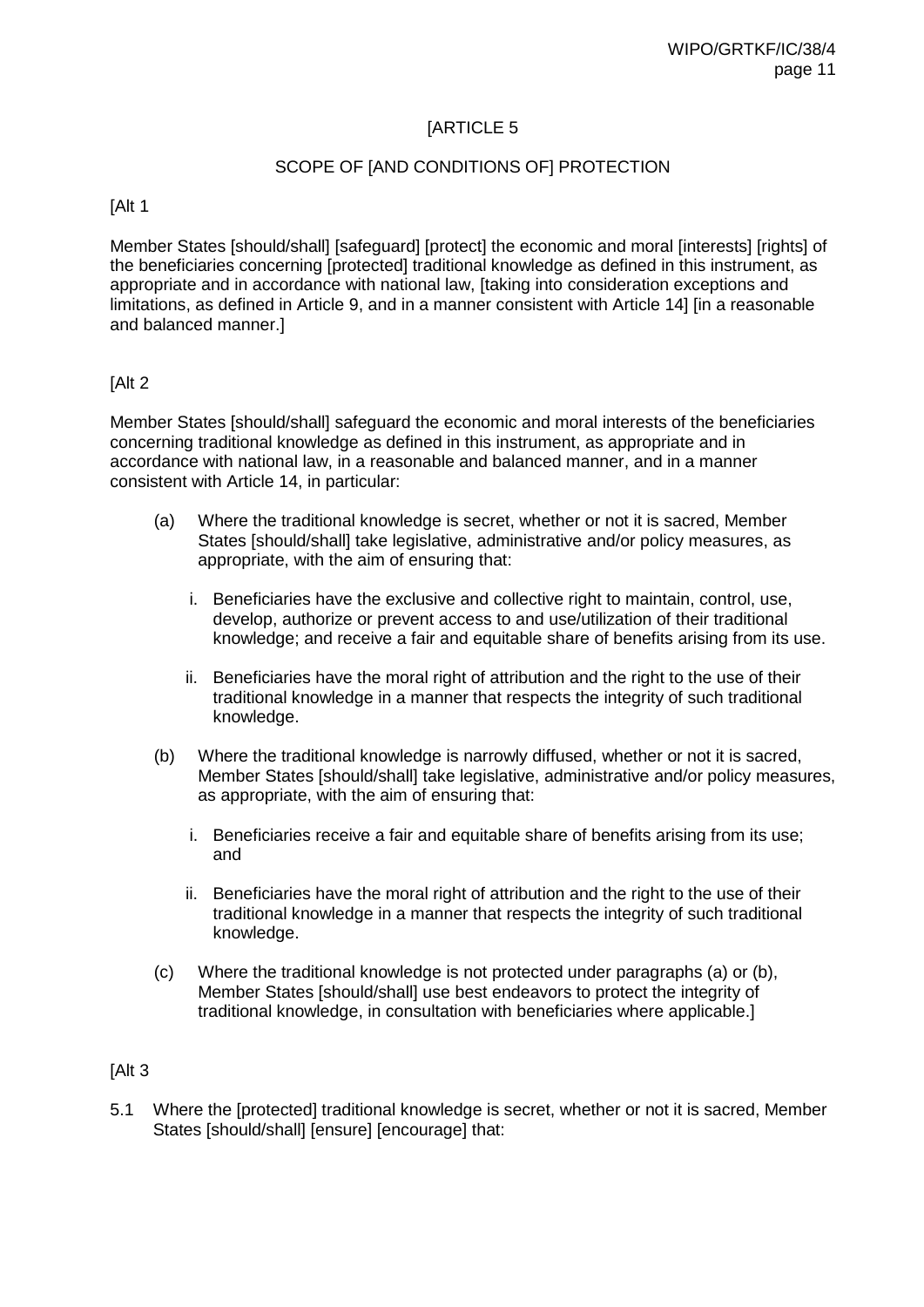- (a) Beneficiaries [that directly communicate traditional knowledge to users] have the [exclusive and collective right] [possibility under national law] to maintain, control, use, develop, authorize or prevent access to and use/utilization of their [protected] traditional knowledge; and receive a fair and equitable share of benefits arising from its use.
- (b) Users [attribute] [identify clearly discernible holders of] said [protected] traditional knowledge [to the beneficiaries], [when using said traditional knowledge], and use the knowledge in a manner that respects the cultural norms and practices of the beneficiaries [as well as the inalienable, indivisible and imprescriptible nature of the moral rights associated with the traditional knowledge.]
- 5.2 Where the [protected] traditional knowledge is narrowly diffused, whether or not it is sacred, Member States [should/shall] [ensure] [encourage as a best practice] that:
	- (a) Beneficiaries [that directly communicate [protected] traditional knowledge to users] receive a fair and equitable share of benefits arising from its use [by said users]; and
	- (b) Users identify clearly-discernable holders of the [protected] traditional knowledge when using said traditional knowledge, and use the knowledge in a manner that respects the cultural norms and practices of the beneficiaries [as well as the inalienable, indivisible and imprescriptible nature of the moral rights associated with the traditional knowledge].
- 5.3 Member States should use best endeavors [, in consultation with indigenous and local communities,] to [protect the integrity of] [archive and preserve] [protected] traditional knowledge that is widely diffused [and sacred].]

#### [Alt 4

- 5.1 Member States [should/shall] [safeguard] [protect] the economic and moral [interests] [rights] of the beneficiaries concerning [protected] traditional knowledge as defined in this instrument, as appropriate and in accordance with national law, [taking into consideration exceptions and limitations, as defined in Article 9, and in a manner consistent with Article 14] [in a reasonable and balanced manner.
- 5.2 Protection under this instrument does not extend to traditional knowledge that is widely known or used outside the community of the beneficiaries as defined in this [instrument], [for a reasonable period of time], in the public domain, or protected by an intellectual property right].]]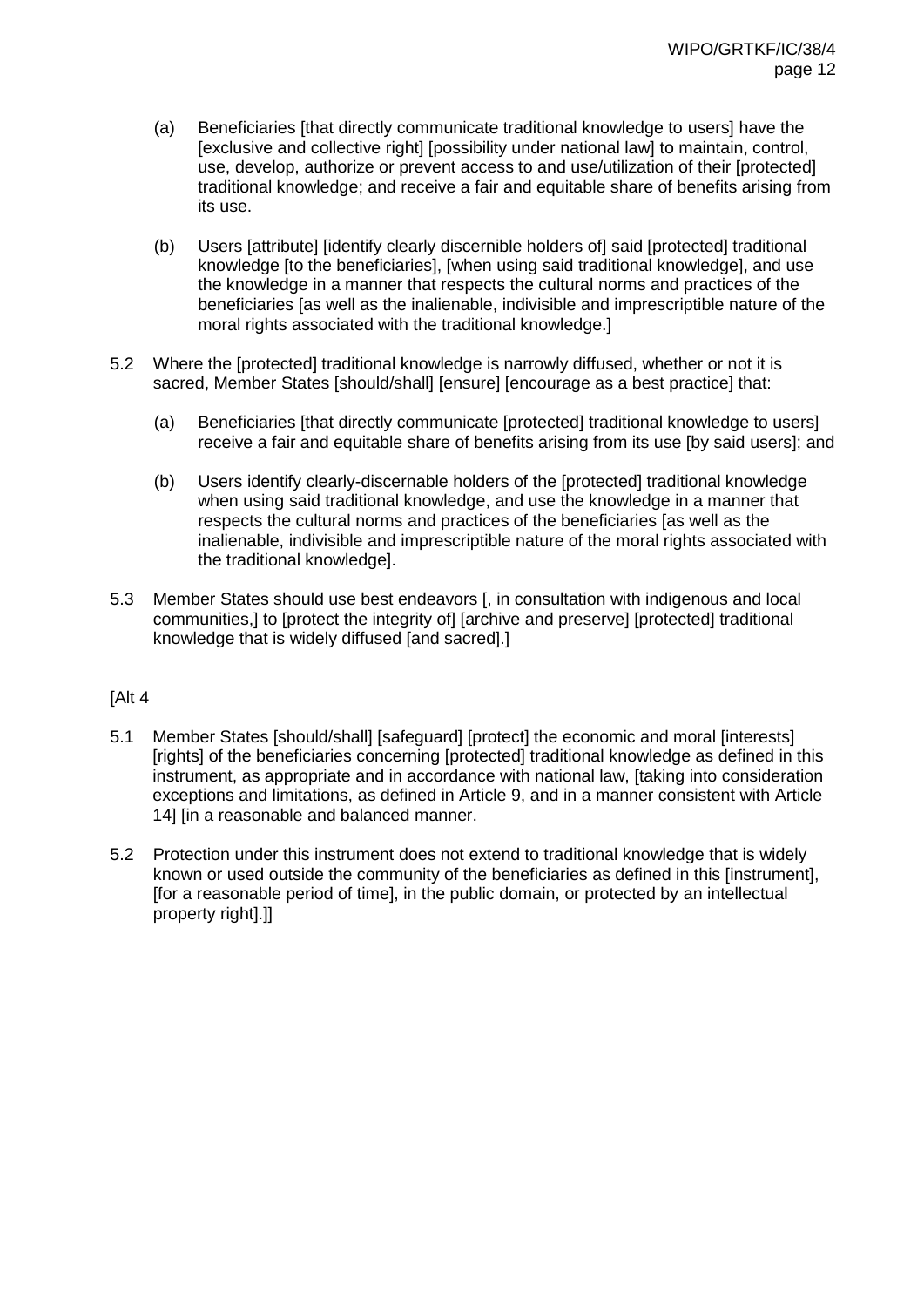### [ARTICLE 5BIS

### [DATABASE], [COMPLEMENTARY] [AND] [DEFENSIVE] PROTECTION

#### Database Protection

Recognizing the importance of cooperation and consultation with indigenous and local communities in determining access to traditional knowledge, Member States should endeavor to, subject to and consistent with national and customary law, facilitate and encourage the development of the following national traditional knowledge databases to which beneficiaries may voluntarily contribute their traditional knowledge:

5BIS.1 Publicly accessible national traditional knowledge databases for the purpose of transparency, certainty, conservation, and transboundary cooperation, and to facilitate and encourage, as appropriate, the creation, exchange and dissemination of, and access to traditional knowledge.

5BIS.2 National traditional knowledge databases accessible only by intellectual property offices for the purpose of prevention of the erroneous grant of intellectual property rights. Intellectual property offices should seek to ensure that such information is maintained in confidence, except where the information is cited during the examination of an application for intellectual property protection.

5BIS.3 Non-public national traditional knowledge databases for the purpose of codifying and conserving traditional knowledge within indigenous and local communities. Non-public national traditional knowledge databases should only be accessible by beneficiaries in accordance with their respective customary laws and established practices that govern the access or use of such traditional knowledge.

[Complementary][Defensive] Protection

5BIS.4 [Member States]/[Contracting Parties] should [endeavour to], subject to and consistent with national and customary law:

- (a) facilitate/encourage the development of [publicly accessible] national traditional knowledge databases for the defensive protection of traditional knowledge, [including through the prevention of the erroneous grant of patents], and/or for transparency, certainty, conservation purposes and/or transboundary cooperation;
- (b) [facilitate/encourage, as appropriate, the creation, exchange and dissemination of, and access to, [publicly accessible] databases of genetic resources and traditional knowledge associated with genetic resources;]
- (c) [provide opposition measures that will allow third parties to dispute the validity of a patent [by submitting prior art];]
- (d) encourage the development and use of voluntary codes of conduct;
- (e) [discourage information lawfully within the beneficiaries' control from being disclosed, acquired by or used by others without the beneficiaries' [consent], in a manner contrary to fair commercial practices, so long as it is [secret], that reasonable steps have been taken to prevent unauthorized disclosure, and has value;]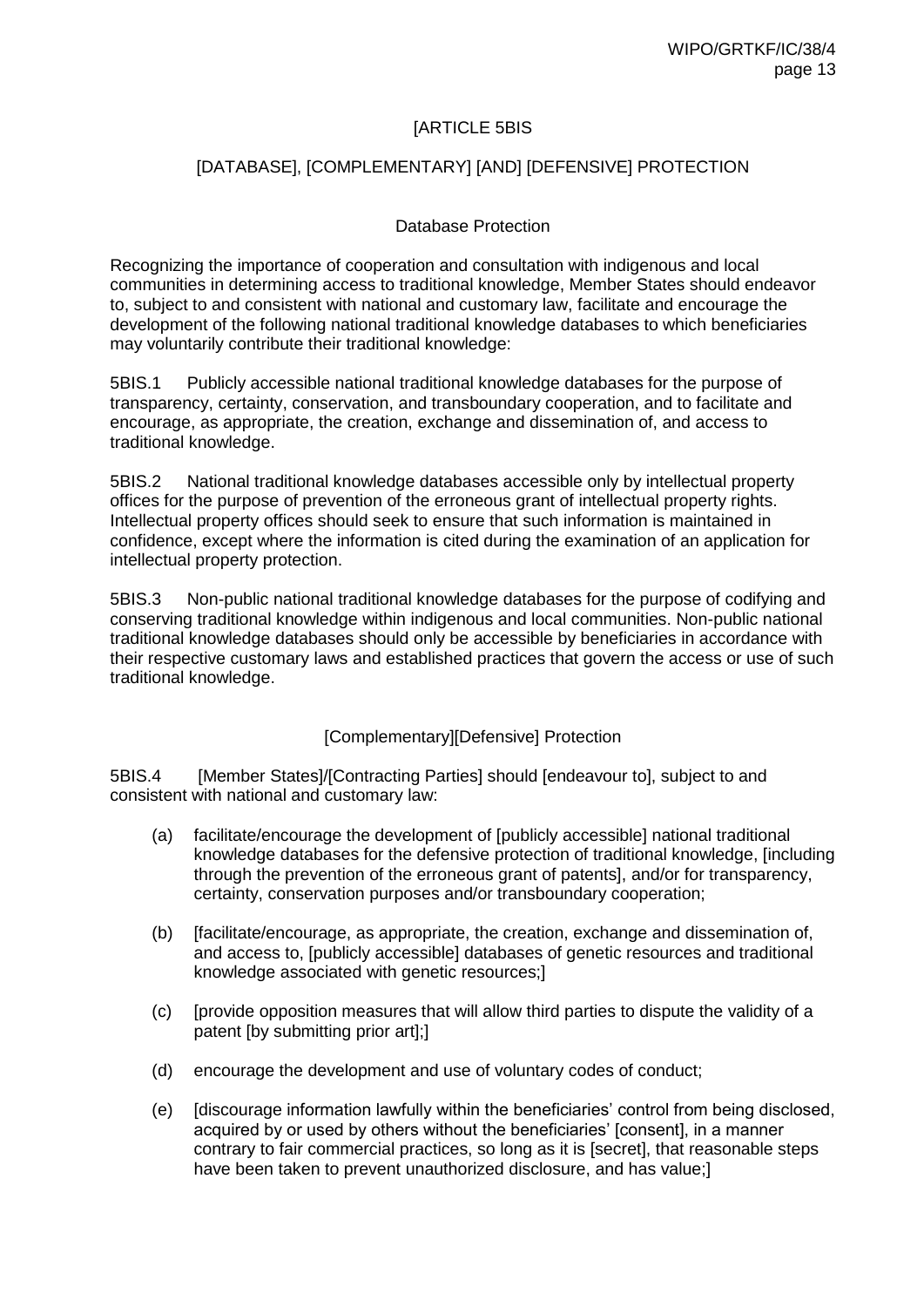- (f) [consider the establishment of [publicly accessible] databases of traditional knowledge that are accessible to patent offices to avoid the erroneous grant of patents compile and maintain such databases in accordance with national law;
	- (ii) there should be minimum standards to harmonize the structure and content of such databases;
	- (iii) the content of the databases should be:
		- a. languages that can be understood by patent examiners;
		- b. written and oral information regarding traditional knowledge;
		- c. relevant written and oral prior art related to traditional knowledge.]
- (g) [develop appropriate and adequate guidelines for the purpose of conducting search and examination of patent applications relating to traditional knowledge by patent offices;]

5BIS.5 [In order to document how and where traditional knowledge is practiced, and to preserve and maintain such knowledge, efforts [should]/[shall] be made by national authorities to codify the oral information related to traditional knowledge and to develop [publicly accessible] databases of traditional knowledge.]]

5BIS.6 [Member States]/[Contracting Parties] [should]/[shall] consider cooperating in the creation of such databases, especially where traditional knowledge is not uniquely held within the boundaries of a [Member States]/[Contracting Parties]. [If [protected] traditional knowledge pursuant to Article 2 is included in a database, the [protected] traditional knowledge should only be made available to others with the free, prior and informed consent or approval and involvement of the traditional knowledge holder.]

5BIS.7 Efforts [should]/[shall] also be made to facilitate access to such databases by intellectual property offices, so that the appropriate decision can be made. To facilitate such access, [Member States]/[Contracting Parties] [should]/[shall] consider efficiencies that can be gained from international cooperation. The information made available to intellectual property offices [should]/[shall] only include information that can be used to refuse a grant of cooperation, and thus [should]/[shall] not include [protected] traditional knowledge.

5BIS.8 Efforts [should]/[shall] be made by national authorities to codify the publicly accessible information related to traditional knowledge for the purpose of enhancing the development of [publicly accessible] databases of traditional knowledge, so as to preserve and maintain such knowledge.

5BIS.9 Efforts [should]/[shall] also be made to facilitate access to publicly accessible information including information made available in [publicly accessible] databases relating to traditional knowledge by intellectual property offices.

5BIS.10 [Intellectual property offices [should]/[shall] ensure that such information is maintained in confidence, except where the information is cited as prior art during the examination of a patent application.]]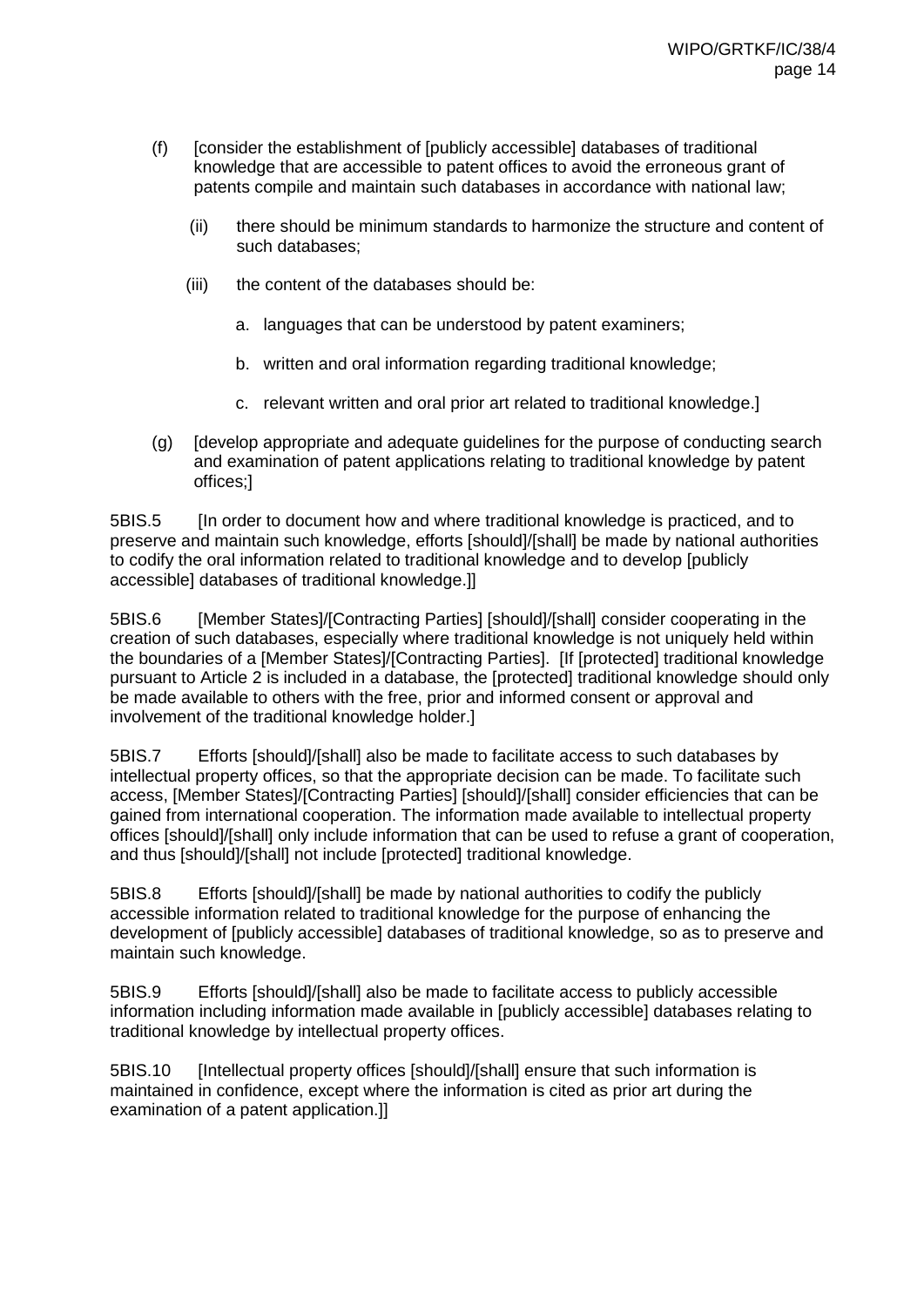### SANCTIONS, REMEDIES AND EXERCISE OF RIGHTS/APPLICATION

#### [Alt 1

Member States shall put in place appropriate, effective, dissuasive, and proportionate legal and/or administrative measures to address violations of the rights contained in this instrument.]

#### [Alt 2

6.1 [Member States [should]/[shall] ensure that [accessible, appropriate and adequate] [criminal, civil [and] or administrative] enforcement procedures[, dispute resolution mechanisms][, sanctions] [and remedies] are available under their laws against the [willful or negligent [harm to the economic and/or moral interest]] [infringement of the protection provided to traditional knowledge under this instrument] [[misappropriation/ misuse/unauthorized use/unfair and inequitable uses] or misuse of traditional knowledge] sufficient to constitute a deterrent to further infringements.]

6.2 The procedures referred to in Paragraph 1 should be accessible, effective, fair, equitable, adequate [appropriate] and not burdensome for [holders]/[owners] of [protected] traditional knowledge. [These procedures should also provide safeguards for legitimate third party interests and the public interest.]

6.3 [The beneficiaries [should]/[shall] have the right to initiate legal proceedings where their rights under Paragraphs 1 and 2 are violated or not complied with.]

6.4 [Where appropriate, sanctions and remedies should reflect the sanctions and remedies that indigenous people and local communities would use.]

6.5 [Where a dispute arises between beneficiaries or between beneficiaries and users of traditional knowledge, each party [may]/[shall be entitled to] refer the issue to an [independent] alternative dispute resolution mechanism recognized by international, regional or [, if both parties are from the same country, by] national law [, and that is most suited to the holders of traditional knowledge].]

6.6 [Where, under applicable domestic law, the [intentional] wide diffusion of [protected subject matter]/[traditional knowledge] beyond a recognizable community of practice has been determined to be the result of an act of [misappropriation/misuse/unauthorized use/unfair and inequitable uses] or other violation of national law, the beneficiaries shall be entitled to fair and equitable compensation/royalties.]

6.7 If an infringement of the rights protected by this instrument is determined in the procedure established in Paragraph 6.1, the sanctions may consider the inclusion of restorative justice measures, according to the nature and effect of the infringement.]]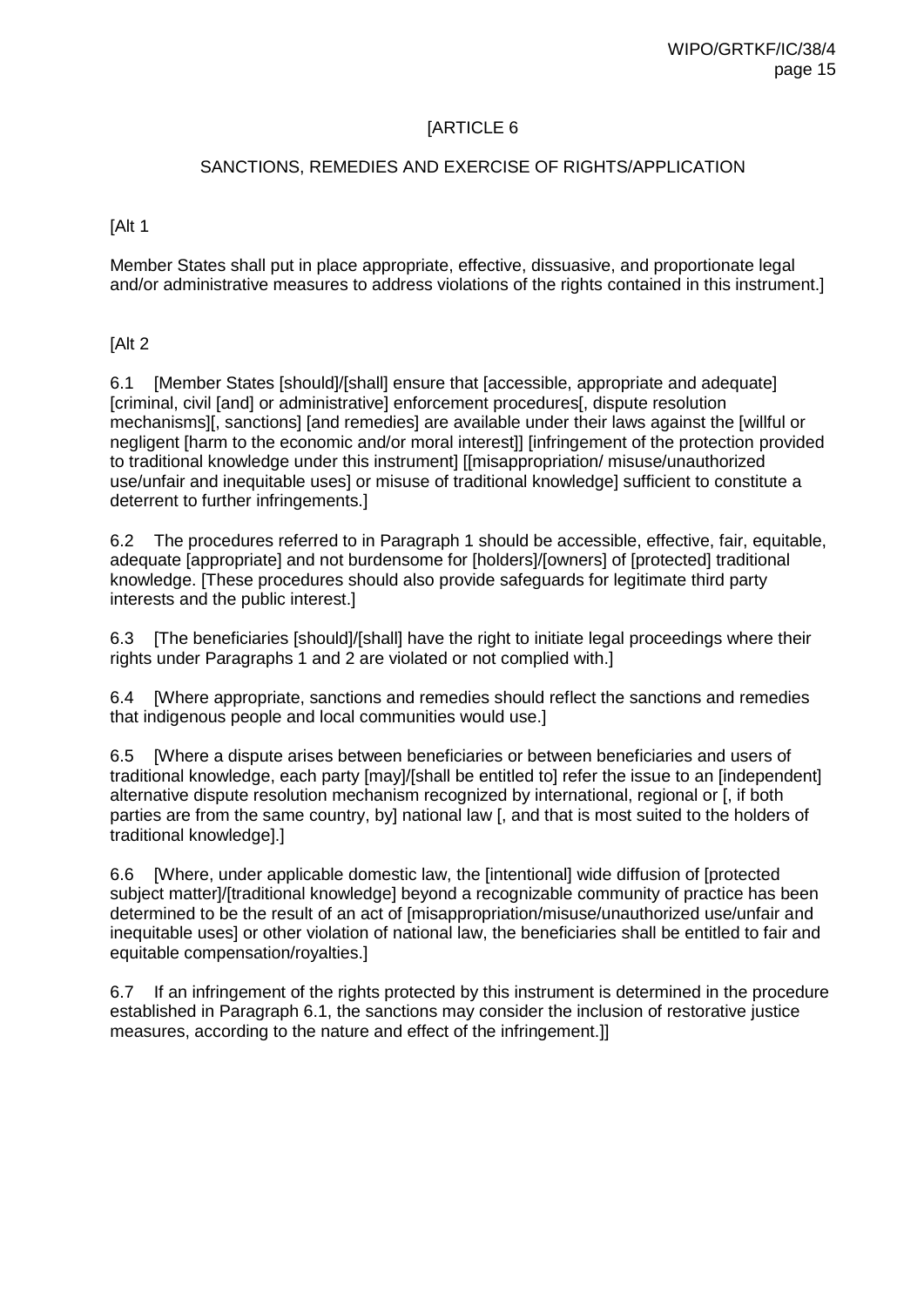### DISCLOSURE REQUIREMENT

[Alt 1

Where required by national law, the users of traditional knowledge shall comply with requirements concerning the disclosure of source and/or origin of traditional knowledge.]

[Alt 2

7.1 Intellectual property applications that concern [an invention] any process or product that relates to or uses traditional knowledge shall include information on the country from which the [inventor] applicant collected or received the knowledge (the providing country), and the country of origin if the providing country is not the same as the country of origin of the traditional knowledge. The application shall also state whether free, prior and informed consent or approval and involvement to access and use has been obtained.]

7.2 [If the information set out in Paragraph 1 is not known to the applicant, the applicant shall state the immediate source from which the [inventor] applicant collected or received the traditional knowledge.]

7.3 [If the applicant does not comply with the provisions in Paragraphs 1 and 2, the application shall not be processed until the requirements are met. The intellectual property office may set a time limit for the applicant to comply with the provisions in paragraphs 1 and 2. If the applicant does not submit such information within the set time limit, the intellectual property office may reject the application.]

7.4 [Rights arising from a grant shall be revoked and rendered unenforceable when the applicant has failed to comply with mandatory requirements or provided false or fraudulent information.]]

### [Alt 3]

7.1 [[Patent] intellectual property applications that concern [an invention] any process or product that [relates to or] [directly] uses [protected] traditional knowledge shall include information on the country from which the [inventor] applicant collected or received the protected traditional knowledge (the providing country), and the country of origin if the providing country is not the same as the country of origin of the [protected] traditional knowledge. The application shall also state whether free, prior and informed consent or approval and involvement to access and use has been obtained.]

7.2 If the information set out in Paragraph 1 is not known to the applicant, the applicant shall state the immediate source from which the [inventor] applicant collected or received the [protected] traditional knowledge.]

7.3 [If the applicant does not comply with the provisions in Paragraphs 1 and 2, the application shall not be processed until the requirements are met. The [patent] intellectual property office may set a time limit for the applicant to comply with the provisions in paragraphs 1 and 2. If the applicant does not submit such information within the set time limit, the [patent] intellectual property office may reject the application.]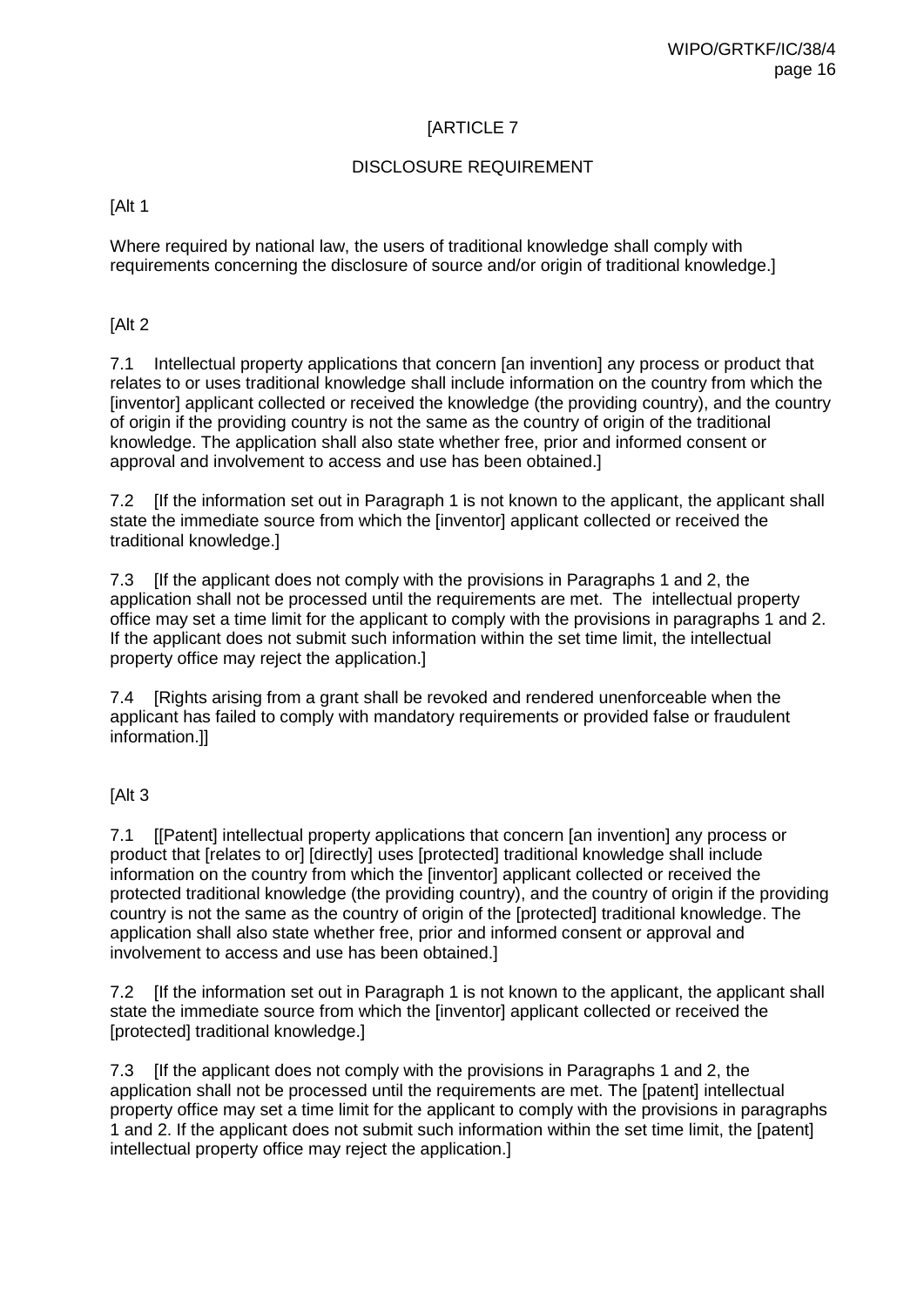7.4 [Rights arising from a granted patent shall not be affected by [any later discovery of] a failure by the applicant to comply with the provisions in Paragraphs 1 and 2. Other sanctions, outside of the patent system, provided for in national law, including criminal sanctions such as fines, may however be imposed.]

7.5 [Rights arising from a grant shall be revoked and rendered unenforceable when the applicant has knowingly provided false or fraudulent information.]]

[Alt 4

### [NO DISCLOSURE REQUIREMENT

Patent disclosure requirements shall not include a mandatory disclosure requirement relating to traditional knowledge unless such disclosure is material to the patentability criteria of novelty, inventive step or enablement.]]]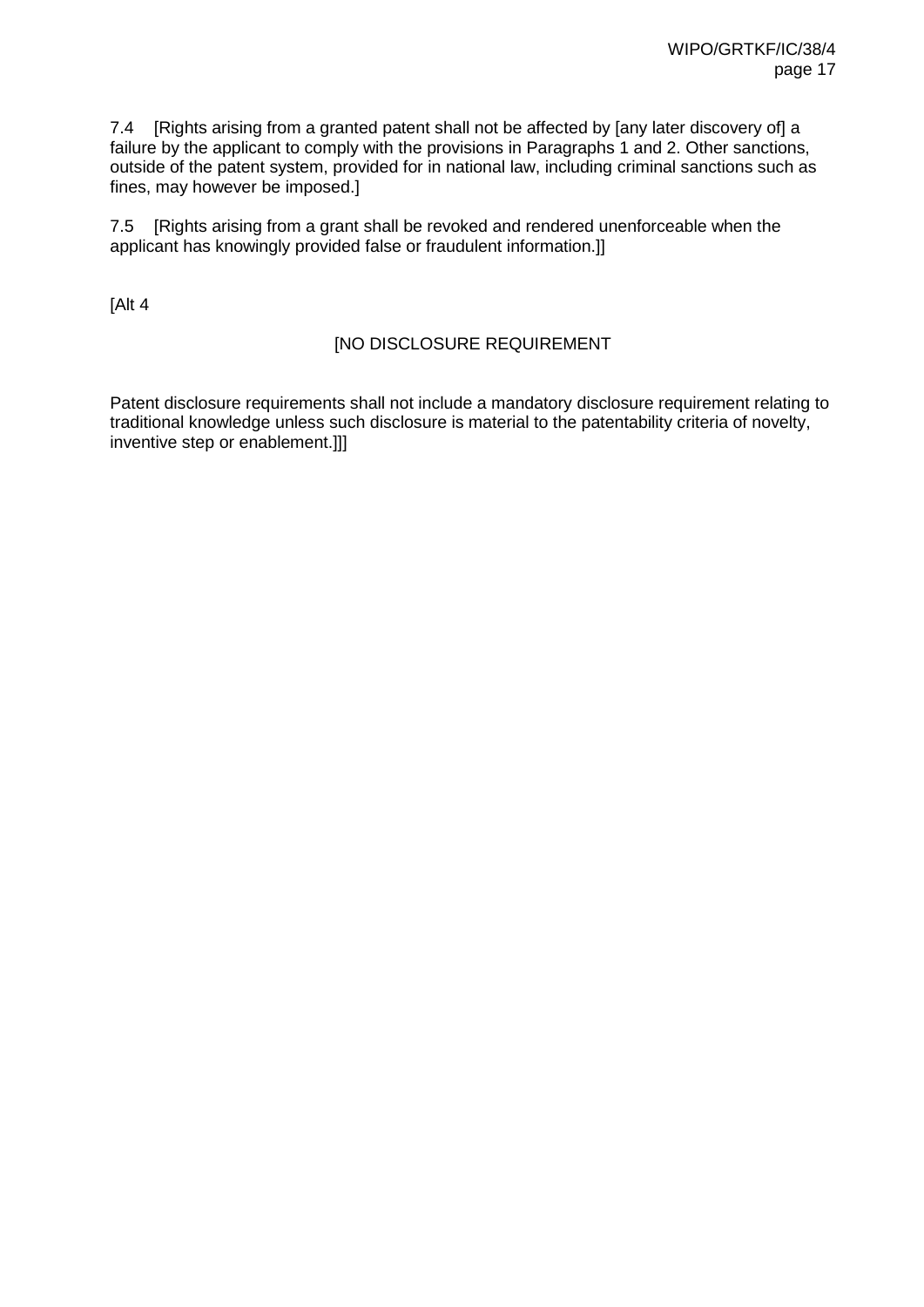### ADMINISTRATION [OF RIGHTS]/[OF INTERESTS]

[Alt 1

[Member States]/[Contracting Parties] [may]/[shall] [establish]/[appoint] a competent authority or authorities, with the [direct involvement and approval of] [free, prior and informed consent of] [in consultation with] [beneficiaries] [traditional knowledge holders], in accordance with their national law [to administer the rights/interests provided for by this instrument] [and without prejudice to the right of [beneficiaries] [traditional knowledge holders] to administer their rights/interests according to their customary protocols, understandings, laws and practices].]

#### [Alt 2

[Member States]/[Contracting Parties] may establish, or designate, a competent authority, or authorities, in accordance with national law, to administer the rights/interests provided for by this [instrument].]

[Alt 3

Member States may establish competent authorities, in accordance with national and customary law, that are responsible for the national traditional knowledge databases provided for by this [instrument]. Responsibilities may include the receipt, documentation, storage and online publication of information relating to traditional knowledge.]]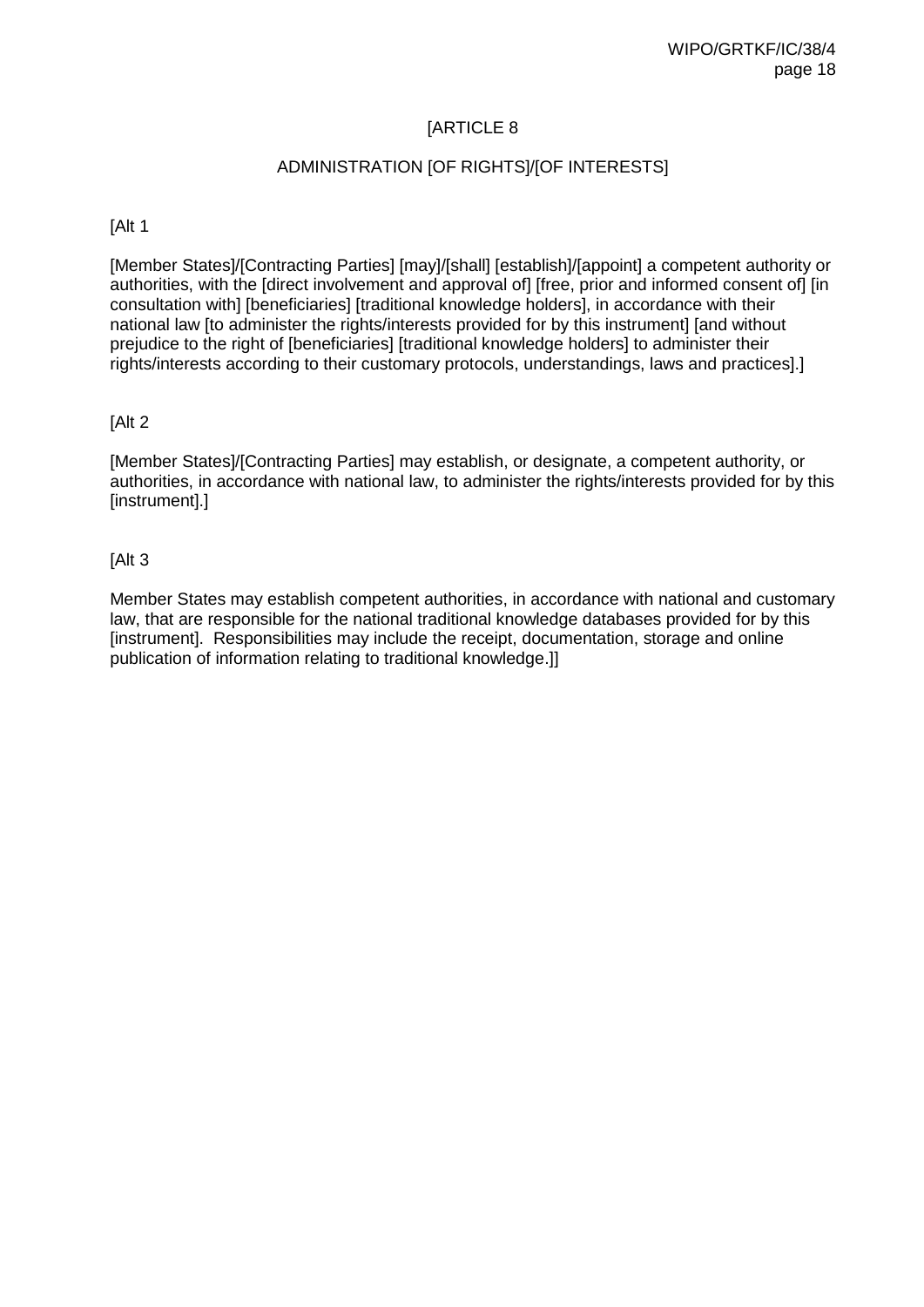### EXCEPTIONS AND LIMITATIONS

#### [Alt 1

In complying with the obligations set forth in this instrument, Member States [may in special cases,] [should] adopt justifiable exceptions and limitations necessary to protect the public interest, provided such exceptions and limitations shall not unreasonably conflict with the interests of beneficiaries nor unduly prejudice the implementation of this instrument.]

[Alt 2

#### General Exceptions

9.1 [Member States]/[Contracting Parties] [may] [should]adopt appropriate limitations and exceptions under national law [with the free, prior and informed consent or approval and involvement of the beneficiaries] [in consultation with the beneficiaries] [with the involvement of beneficiaries][, provided that the use of [protected] traditional knowledge:

- (a) [acknowledges the beneficiaries, where possible;]
- (b) [is not offensive or derogatory to the beneficiaries;]
- $(c)$  [is compatible with fair practice;]

(d) [does not conflict with the normal utilization of the traditional knowledge by the beneficiaries; and]

(e) [does not unreasonably prejudice the legitimate interests of the beneficiaries taking account of the legitimate interests of third parties.]]

9.2 [When there is reasonable apprehension of irreparable harm related to [sacred] and [secret] traditional knowledge, [Member States]/[Contracting Parties] [may]/[shall]/[should] not establish exceptions and limitations.]

#### Specific Exceptions

9.3 [[In addition to the limitations and exceptions provided for under Paragraph 1,] [Member States]/[Contracting Parties] [may] [should] adopt appropriate limitations or exceptions, in accordance with national law, for the following purposes:

- (a) teaching, learning, but not research resulting in profit-marking or commercial purposes;
- (b) for preservation, display, research and presentation in archives, libraries, museums or cultural institutions, for non-commercial cultural heritage or other purposes in the public interest; and
- (c) in the case of a national emergency or other circumstances of extreme urgency, to protect public health or the environment [or in cases of public non-commercial use];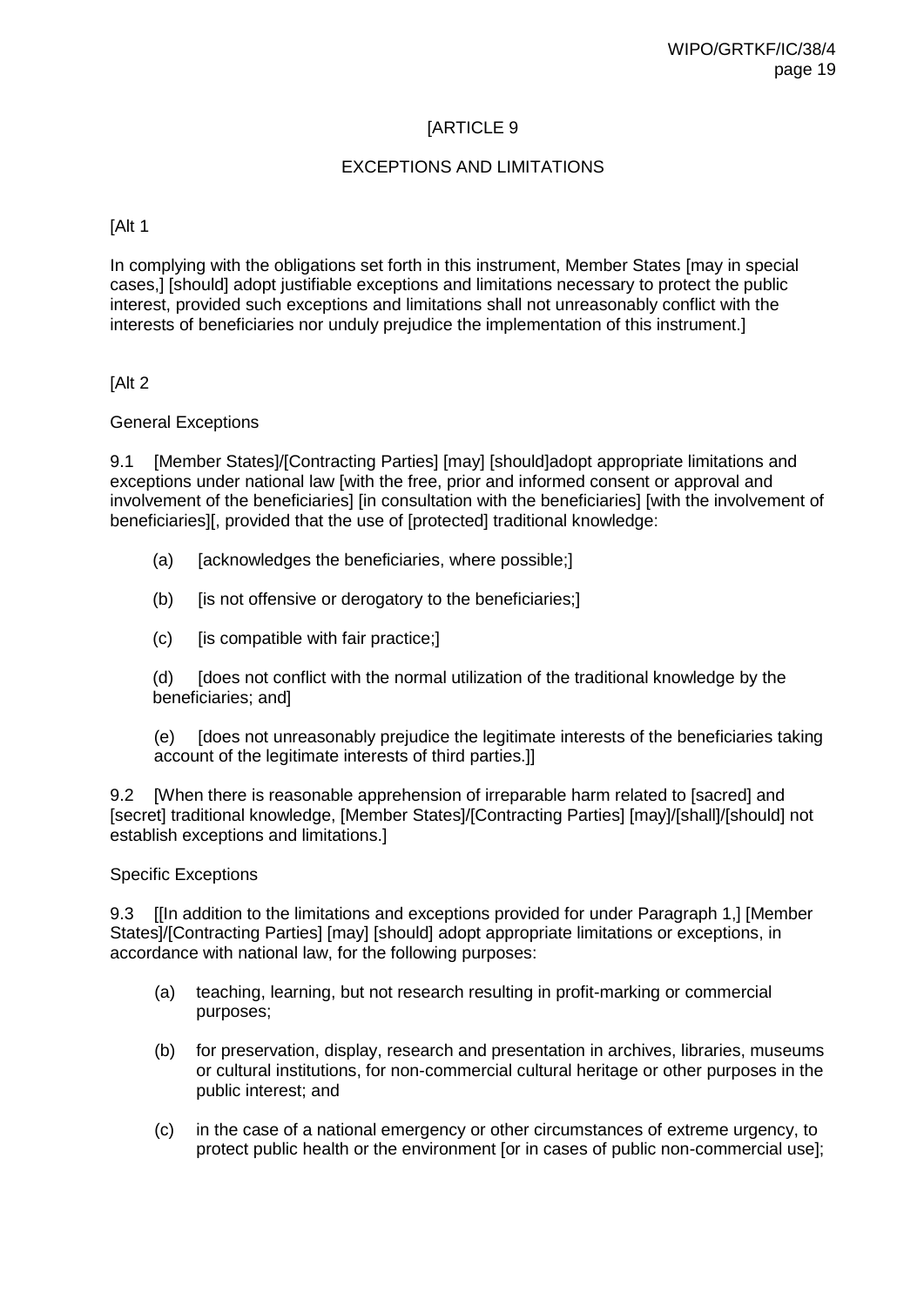- (d) [the creation of an original work of authorship inspired by traditional knowledge];
- a. to exclude from protection diagnostic, therapeutic and surgical methods for the treatment of humans or animals.

This provision, with the exception of Subparagraph (c), [should]/[shall] not apply to traditional knowledge described in Article 5(a)/5.1.]

9.4 Regardless of whether such acts are already permitted under Paragraph 1, the following shall be permitted:

- (a) the use of traditional knowledge in cultural institutions recognized under the appropriate national law, archives, libraries, museums for non-commercial cultural heritage or other purposes in the public interest, including for preservation, display, research and presentation should be permitted; and
- (b) the creation of an original work of authorship inspired by traditional knowledge.]

9.5 [[There shall be no right to [exclude others] from using knowledge that:]/[The provisions of Article 5 shall not apply to any use of knowledge that:]

- (a) has been independently created [outside the beneficiaries' community];
- (b) [legally] derived from sources other than the beneficiary; or
- (c) is known [through lawful means] outside of the beneficiaries' community.]

9.6 [[Protected] traditional knowledge shall not be deemed to have been misappropriated or misused if the [protected] traditional knowledge was:

- (a) obtained from a printed publication;
- (b) obtained from one or more holders of the [protected] traditional knowledge with their free, prior and informed consent or approval and involvement; or
- (c) mutually agreed terms for [access and benefit sharing]/[fair and equitable compensation] apply to the [protected] traditional knowledge that was obtained, and were agreed upon by the national contact point.]

9.7 [National authorities shall exclude from protection traditional knowledge that is already available without restriction to the general public.]]

### [Alt 3

In complying with the obligations set forth in this instrument, Member States may adopt exceptions and limitations as may be determined under national and customary law.]]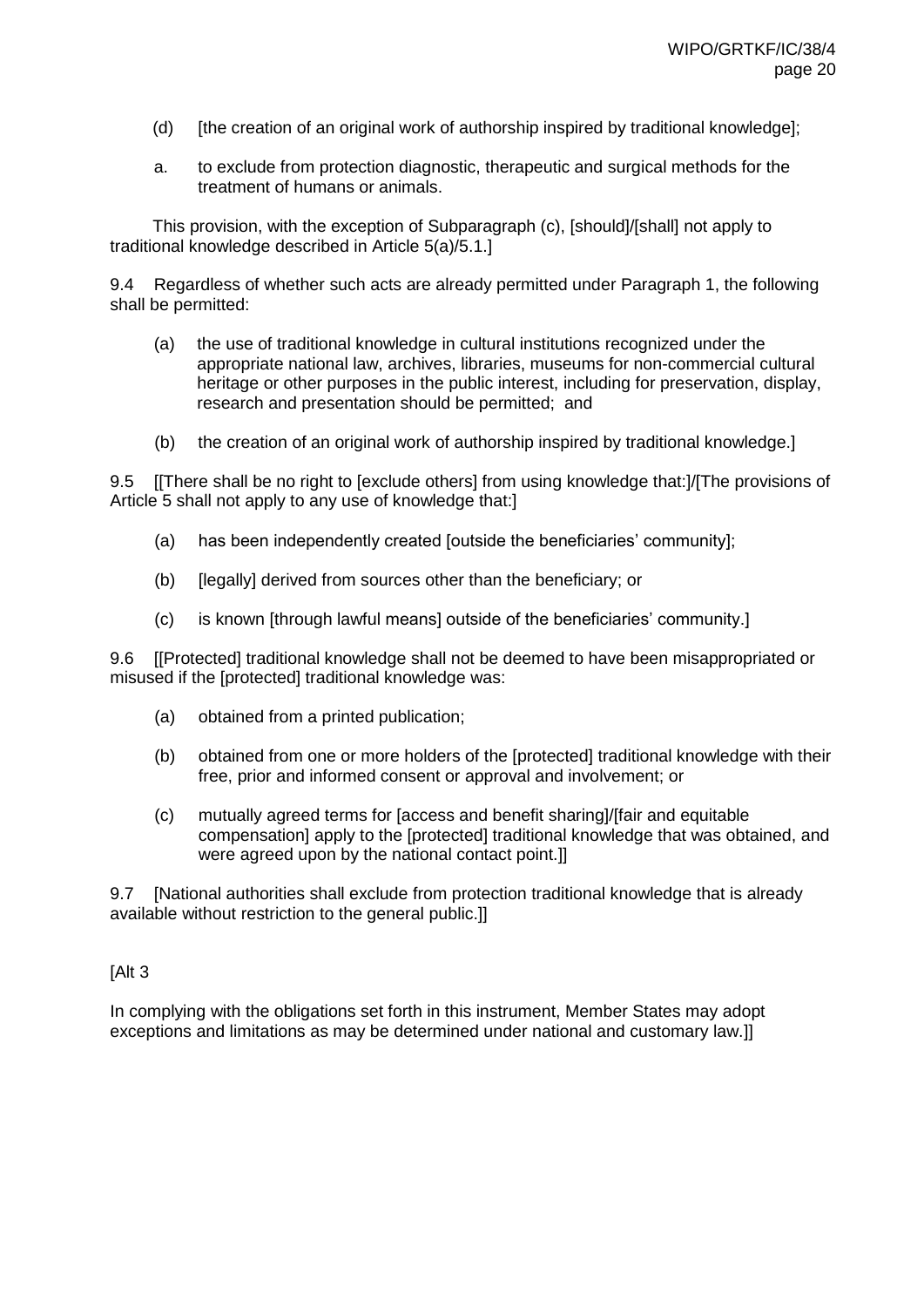### TERM OF PROTECTION/RIGHTS

[Member States]/[Contracting Parties] may determine the appropriate term of protection/rights of traditional knowledge in accordance with [Article 5/[[which may] [should]/[shall] last as long as the traditional knowledge fulfills/satisfies the [criteria of eligibility for protection] according to Article [3]/[5].]]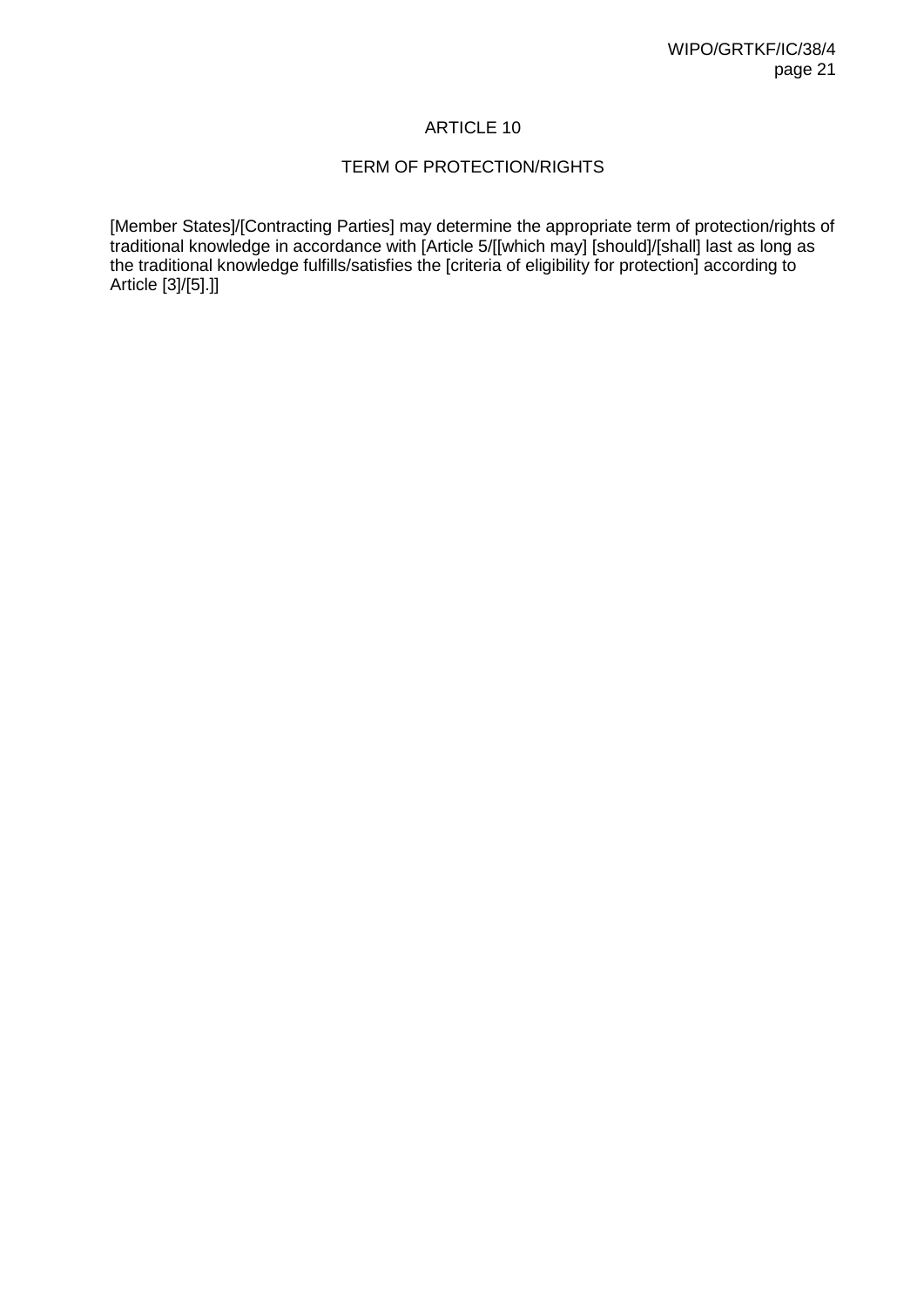### FORMALITIES

### [Alt 1

[Member States]/[Contracting Parties] [should]/[shall] not subject the protection of traditional knowledge to any formality.]

### [Alt 2

[[Member States]/[Contracting Parties] [may] require formalities for the protection of traditional knowledge.]]

### [Alt 3

[The protection of traditional knowledge under Article 5 [should]/[shall] not be subject to any formality. However, in the interest of transparency, certainty and the conservation of traditional knowledge, the relevant national authority (or authorities) or intergovernmental regional authority (or authorities) may maintain registers or other records of traditional knowledge to facilitate protection under Article 5.]]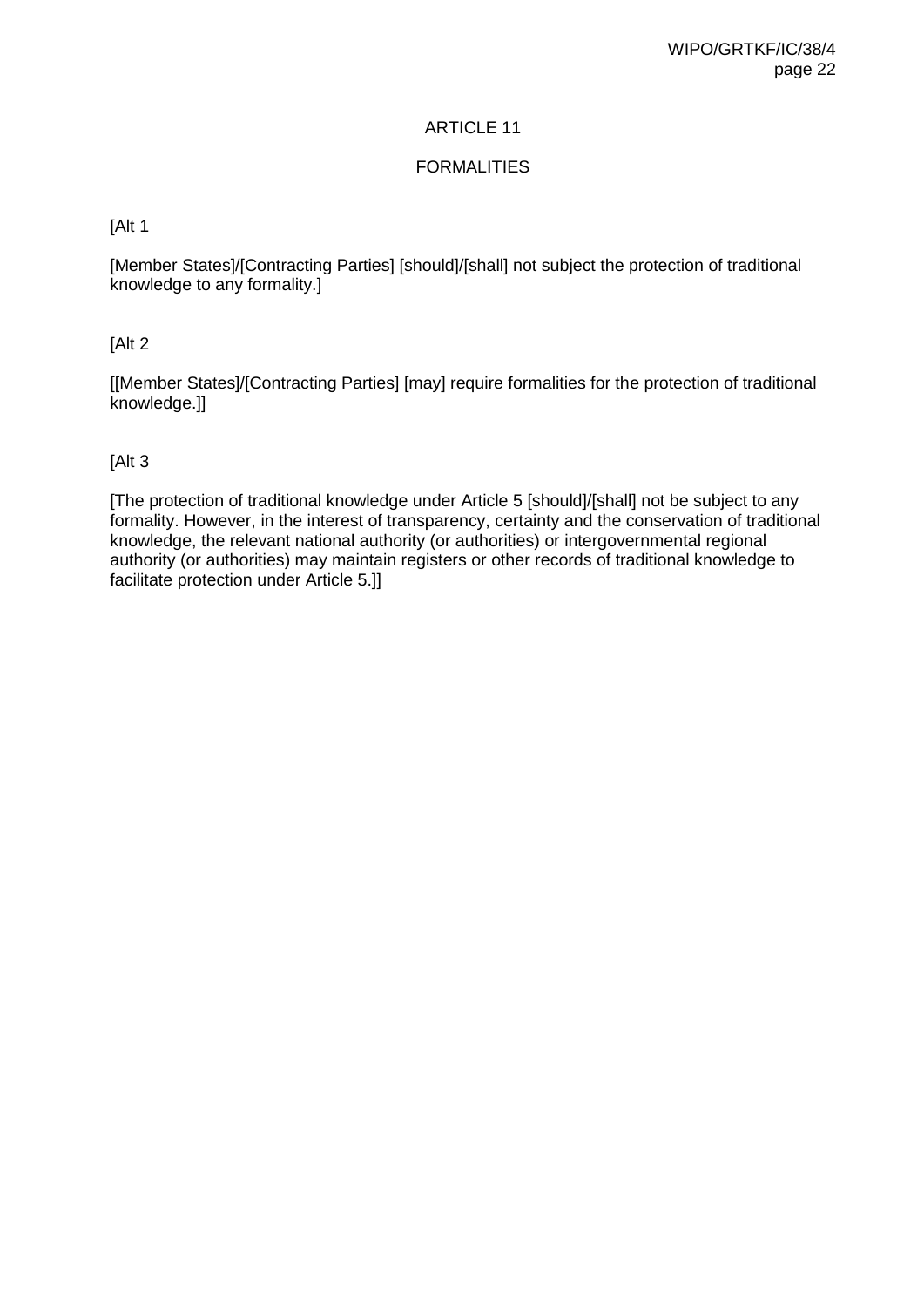### TRANSITIONAL MEASURES

12.1 These provisions [should]/[shall] apply to all traditional knowledge which, at the moment of the provisions coming into force, fulfills the criteria set out in Article [3]/[5].

#### *[Optional addition*

12.2 [[Member States]/[Contracting Parties] [should]/[shall] ensure [the necessary measures to secure] the rights [acknowledged by national law] already acquired by third parties are not affected, in accordance with its national law and its international legal obligations.]]

#### *[Alternative*

12.2 [[Member States]/[Contracting Parties] [should]/[shall] provide that continuing acts in respect of traditional knowledge that had commenced prior to the coming into force of this [instrument] and which would not be permitted or which would be otherwise regulated by this [instrument], [should be brought into conformity with these provisions within a reasonable period of time after its entry into force[, subject to respect for rights previously acquired by third parties in good faith]/should be allowed to continue].]

#### *[Alternative*

12.2 [Notwithstanding Paragraph 1, [Member States]/[Contracting Parties] [should]/[shall] provide that:

- (a) anyone who, before the date of entry into force of this instrument, has commenced utilization of traditional knowledge which was legally accessed, may continue such utilization of the traditional knowledge[, subject to a right of compensation];
- (b) such right of utilization shall also, on similar conditions, be enjoyed by anyone who has made substantial preparations to utilize the traditional knowledge.
- (c) the foregoing gives no right to utilize traditional knowledge in a way that contravenes the terms the beneficiary may have set out as a condition for access.]]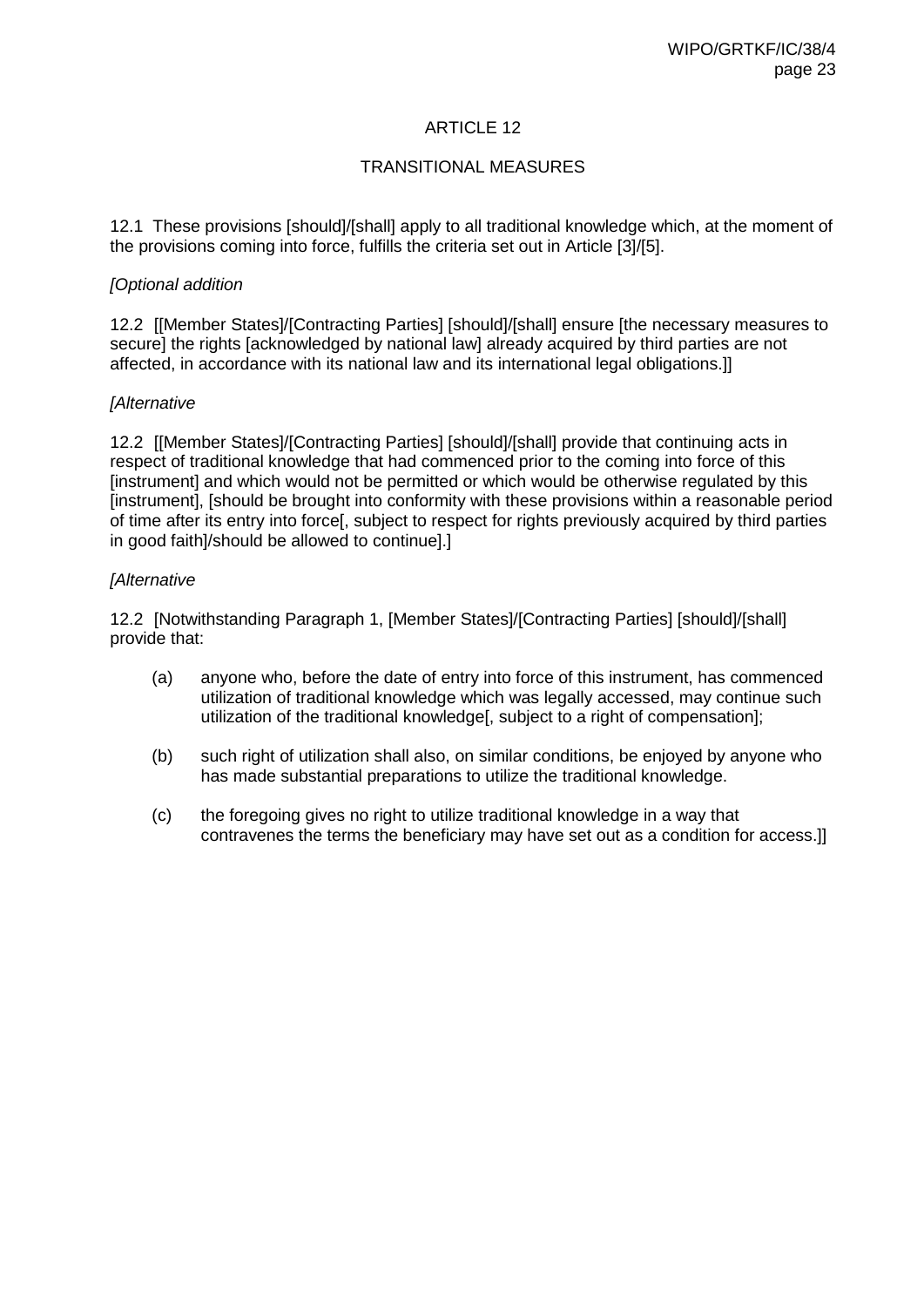#### RELATIONSHIP WITH OTHER INTERNATIONAL AGREEMENTS

13.1 This instrument [should]/[shall] establish a mutually supportive relationship [between [intellectual property [patent] rights [directly based on] [involving] [the utilization of] traditional knowledge and with relevant [existing] international agreements and treaties.]

[13.2 Nothing in this instrument shall be interpreted as prejudicing or detrimental to the rights of indigenous [peoples] enshrined in the United Nations Declaration on the Rights of Indigenous Peoples.]

[13.3 In case of legal conflict, the rights of the indigenous [peoples] included in the aforementioned Declaration shall prevail and all interpretation shall be guided by the provisions of the said Declaration.]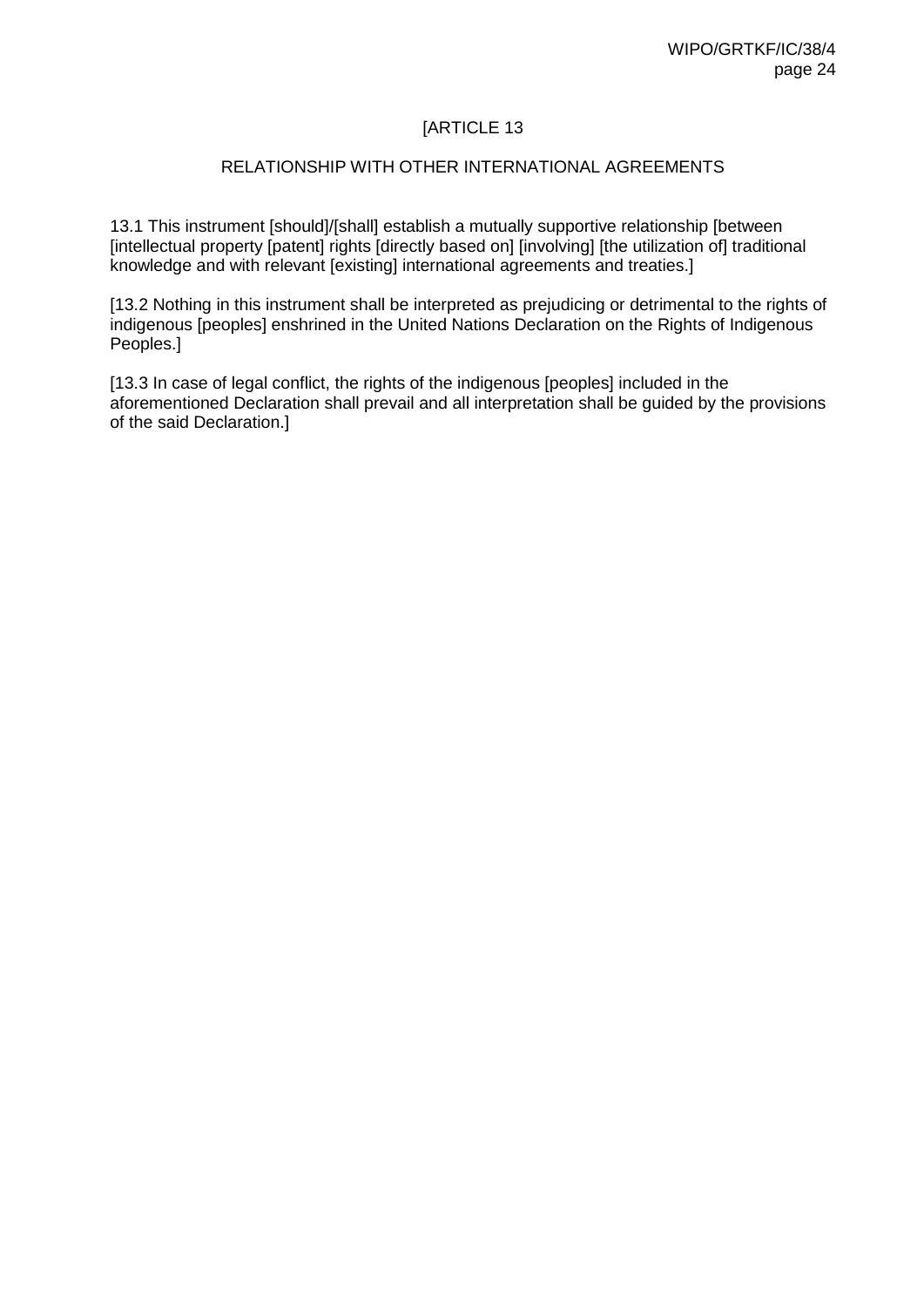### NON-DEROGATION

Nothing in this [instrument] may be construed as diminishing or extinguishing the rights that indigenous [[peoples]] or local communities have now or may acquire in the future.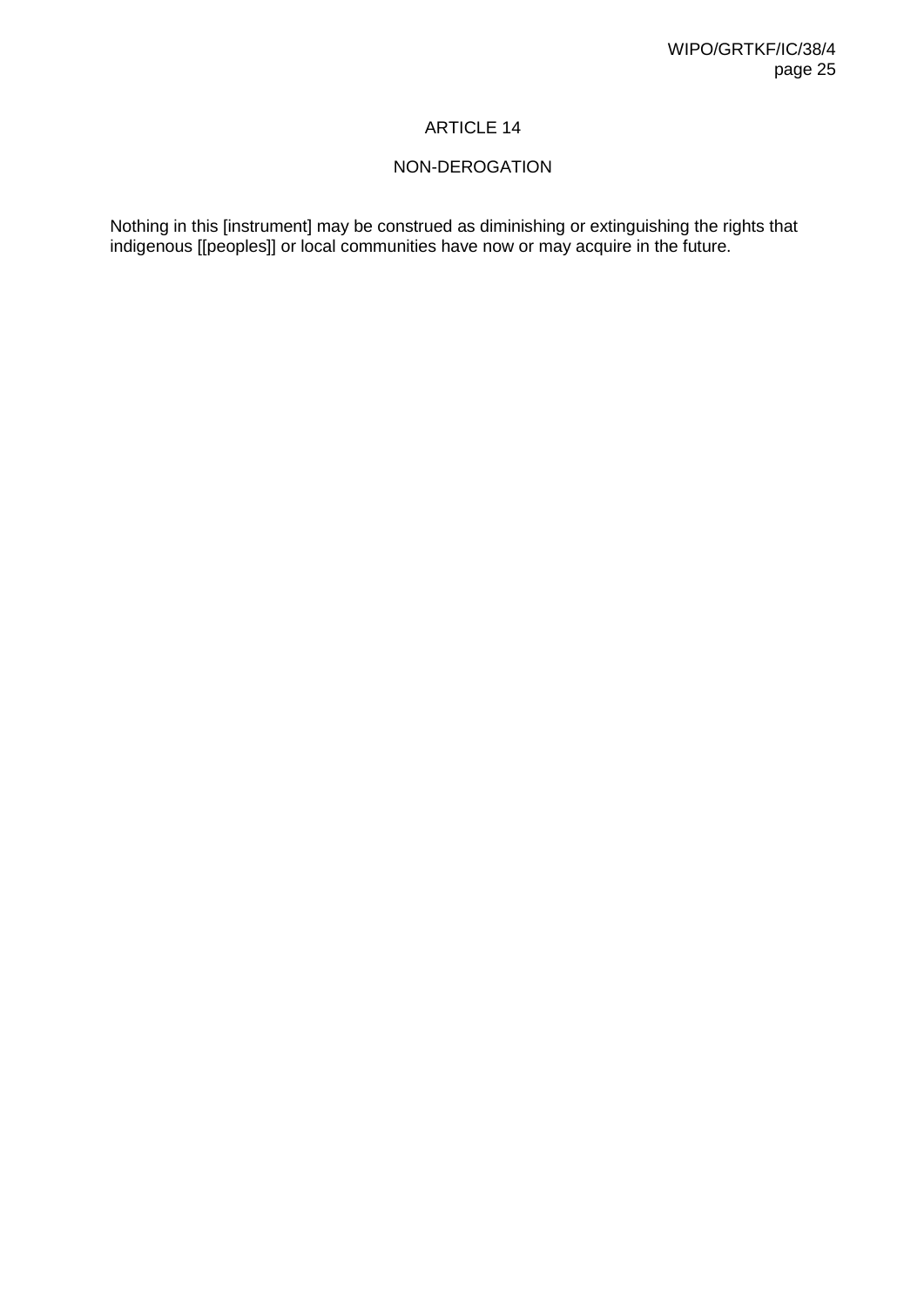### NATIONAL TREATMENT

[The rights and benefits arising from the protection of traditional knowledge under national/domestic measures or laws that give effect to these international provisions [should]/[shall] be available to all eligible beneficiaries who are nationals or residents of a [Member State]/[Contracting Party] [prescribed country] as defined by international obligations or undertakings. Eligible foreign beneficiaries [should]/[shall] enjoy the same rights and benefits as enjoyed by beneficiaries who are nationals of the country of protection, as well as the rights and benefits specifically granted by these international provisions.]

#### *Alternative*

[Nationals of a [Member State]/[Contracting Party] may only expect protection equivalent to that contemplated in this instrument in the territory of another [Member State]/[Contracting Party] even where that other [Member State]/[Contracting Party] provides for more extensive protection for their nationals.]

#### *[End of alternative]*

#### *Alternative*

[Each [Member State]/[Contracting Party] [should]/[shall] in respect of traditional knowledge that fulfills the criteria set out in Article 3, accord within its territory to beneficiaries of protection as defined in Article 4, whose members primarily are nationals of or are domiciled in the territory of, any of the other [Member States]/[Contracting Parties], the same treatment that it accords to its national beneficiaries.]

*[End of alternative]*]